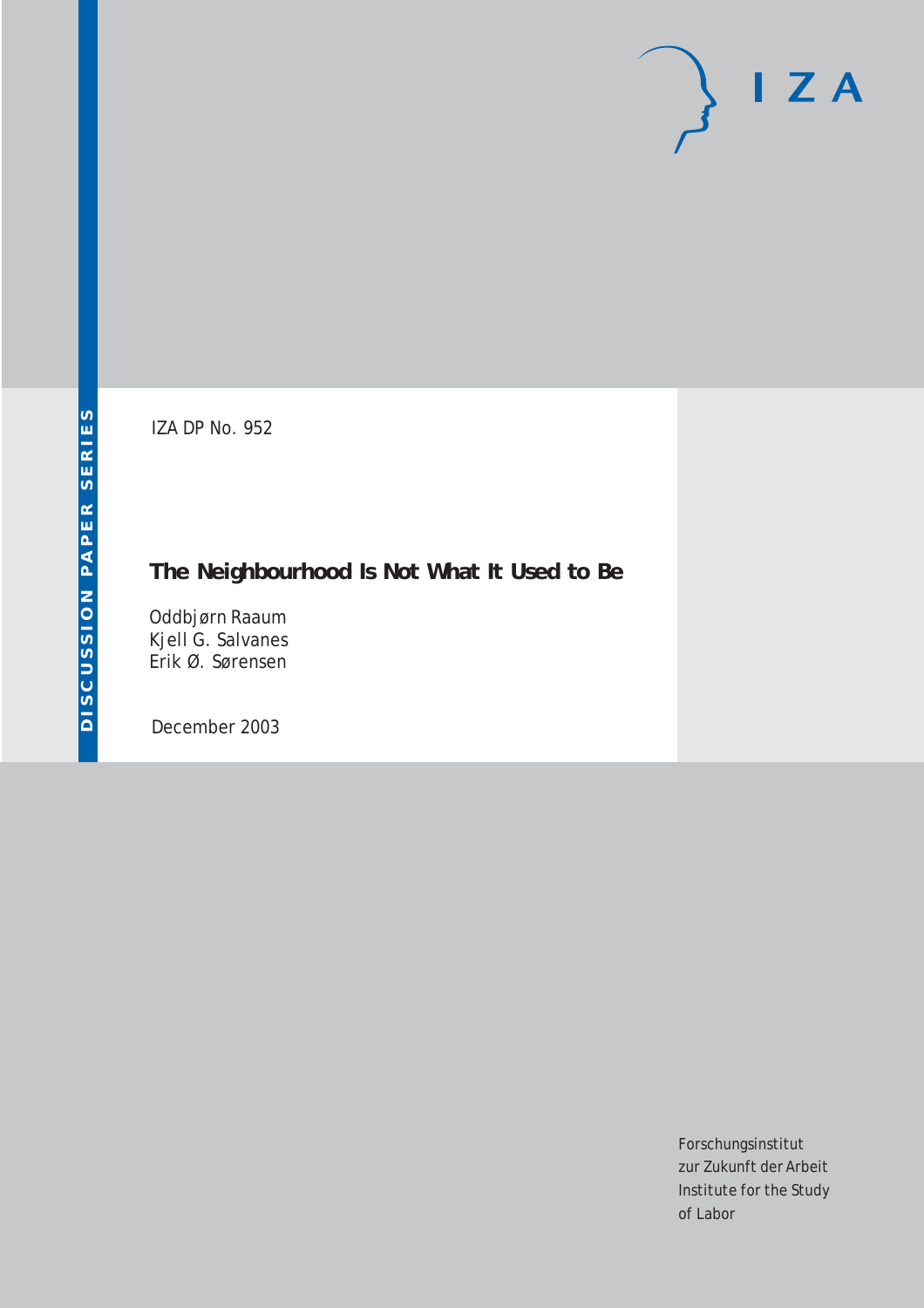# **The Neighbourhood Is Not What It Used to Be**

# **Oddbjørn Raaum**

*Ragnar Frisch Centre for Economic Research* 

# **Kjell G. Salvanes**

*Norwegian School of Economics and Business Administration and IZA Bonn* 

# **Erik Ø. Sørensen**

*Norwegian School of Economics and Business Administration* 

Discussion Paper No. 952 December 2003

IZA

P.O. Box 7240 D-53072 Bonn Germany

Tel.: +49-228-3894-0 Fax: +49-228-3894-210 Email: [iza@iza.org](mailto:iza@iza.org)

This Discussion Paper is issued within the framework of IZA's research area *Welfare State and Labor Market.* Any opinions expressed here are those of the author(s) and not those of the institute. Research disseminated by IZA may include views on policy, but the institute itself takes no institutional policy positions.

The Institute for the Study of Labor (IZA) in Bonn is a local and virtual international research center and a place of communication between science, politics and business. IZA is an independent, nonprofit limited liability company (Gesellschaft mit beschränkter Haftung) supported by Deutsche Post World Net. The center is associated with the University of Bonn and offers a stimulating research environment through its research networks, research support, and visitors and doctoral programs. IZA engages in (i) original and internationally competitive research in all fields of labor economics, (ii) development of policy concepts, and (iii) dissemination of research results and concepts to the interested public. The current research program deals with (1) mobility and flexibility of labor, (2) internationalization of labor markets, (3) welfare state and labor market, (4) labor markets in transition countries, (5) the future of labor, (6) evaluation of labor market policies and projects and (7) general labor economics.

IZA Discussion Papers often represent preliminary work and are circulated to encourage discussion. Citation of such a paper should account for its provisional character. A revised version may be available on the IZA website ([www.iza.org](http://www.iza.org/)) or directly from the author.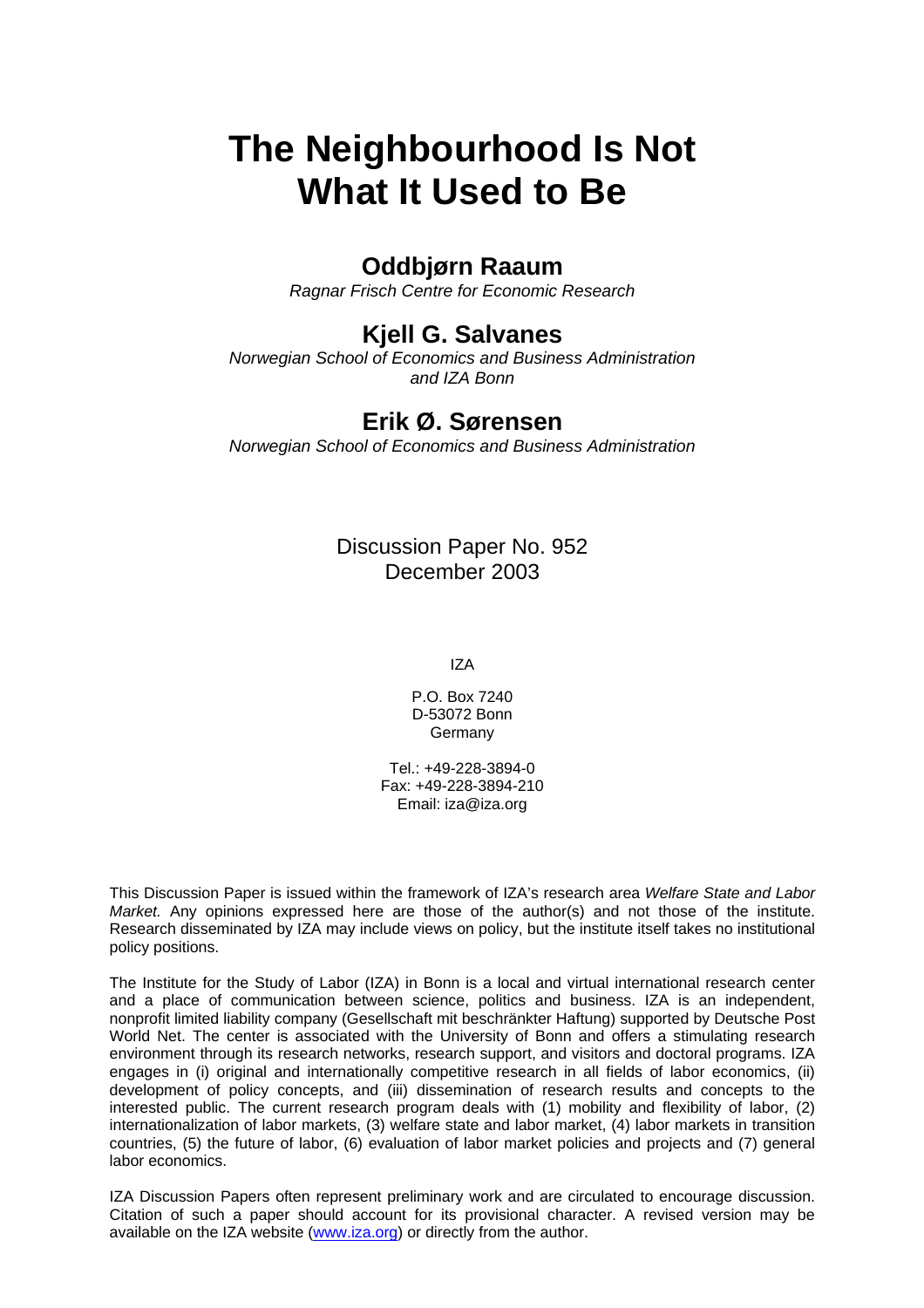IZA Discussion Paper No. 952 December 2003

# **ABSTRACT**

# **The Neighbourhood Is Not What It Used to Be**[∗](#page-2-0)

Using a variance decomposition framework which provides bounds on the effect of families and neighbourhoods, we find important effects of family characteristics and residential location on educational attainment and adult earnings in Norway. Neighbourhoods are less important than families, as the correlations among siblings are significantly higher than among children growing up in the same local community. The impact of neighbourhoods is reduced by half from 1960 to 1970 and we link this result to several policy changes in the 1960s aimed at increasing equality of opportunity in Norway. Neighbour correlations in Norway are found to be significantly lower than in the United States.

JEL Classification: I21, J13, R23

Keywords: education, earnings, neighbours, families, peer-effects

Corresponding author:

 $\overline{a}$ 

Kjell G. Salvanes Department of Economics Norwegian School of Economics and Business Administration Helleveien 30 5045 Bergen Norway Email: [kjell.salvanes@nhh.no](mailto:kjell.salvanes@nhh.no)

<span id="page-2-0"></span><sup>∗</sup> We are grateful for comments from seminar participants at the Norwegian School of Economics, the University of Bergen, the University of Oslo, the University of Uppsala, Queen's University, the Third Norwegian Meeting in Labour Economics, ESPE2001 and EALE2002. Financial support was provided by the Norwegian Research Council, grant 120652/520 under the programme "Competence, Education and Value Creation", under the "Programme on Welfare Research", grants 140127/330 and 137236/530, and the "Programme on Efficiency in the Public Sector", grant 125251/520.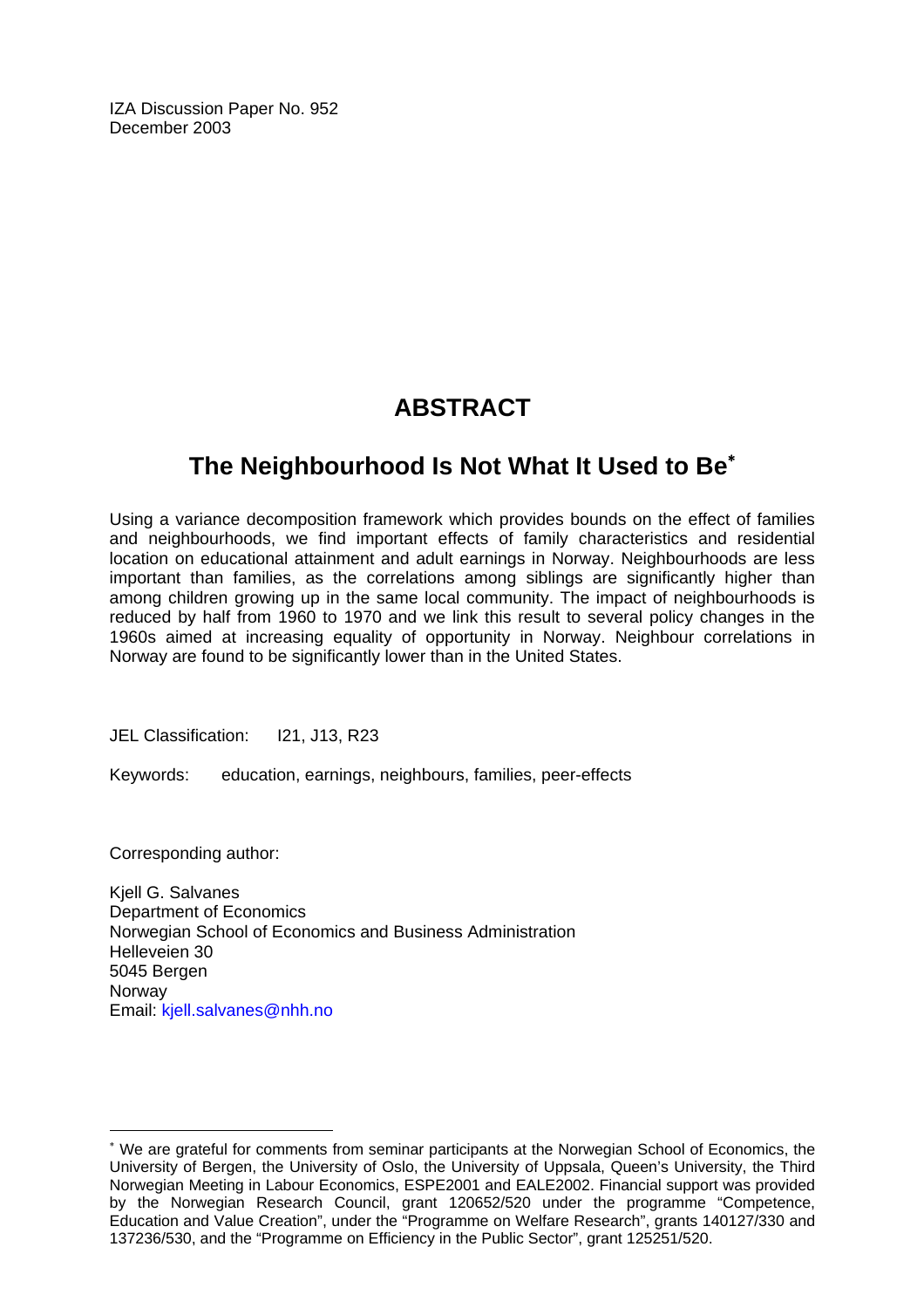## 1 Introduction

The role of families in determining socio-economic outcomes has been extensively discussed in economics as well as from other scientific perspectives. Parents influence their children via several channels: investment in their children's education, transmission of cultural values and social skills, and genetic endowments. Most studies show a strong degree of intergenerational transmission, since parental characteristics such as income and education are highly correlated with the outcomes of children along the same dimensions (Solon 1999). Geographical location of the family is one specific aspect of parental behaviour. The close link between family and neighbourhood means that the impact of the two ought to be studied together. Since families self-select into neighbourhoods, resemblance in adult outcomes among childhood neighbours may reflect family rather than neighbourhood effects. But sibling resemblance can also be due to neighbourhood effects, since most brothers and sisters grow up in the same community. An unique Norwegian dataset provides the opportunity of an integrated and historical approach, and we quantify the relative effects of families and neighbourhoods. We are also able to examine their stability over time.

Neighbourhood effects is a label for a variety of different mechanisms. Some studies have focused on social interaction in peer-groups, through attitudes and preference formation as well as the existence and enforcement of social norms (Durlauf 2001). Of course, neighbourhoods can also be important because of varying local resource bases, through availability of institutions such as schools and childcare. The significance of childhood location depends on whether these characteristics have any real impact and how they vary across neighbourhoods. Peer effects are likely to be amplified via sorting of advantaged families into advantaged neighbourhoods. The variation in local institutions such as schools and nurseries may also increase when sorting intensifies, and this would tend to reinforce peer effects.

The literature does not provide much evidence of neighbourhood effects on adult outcomes, and we know little about whether these effects are stable over time. The willingness of parents to pay a premium on house prices in order to get access to better schools and neighbourhood for their children shows that residential location is perceived as important (Black 1999; Gibbons and Machin 2002). Jargowsky (1996) finds some evidence of increased segregation by income in US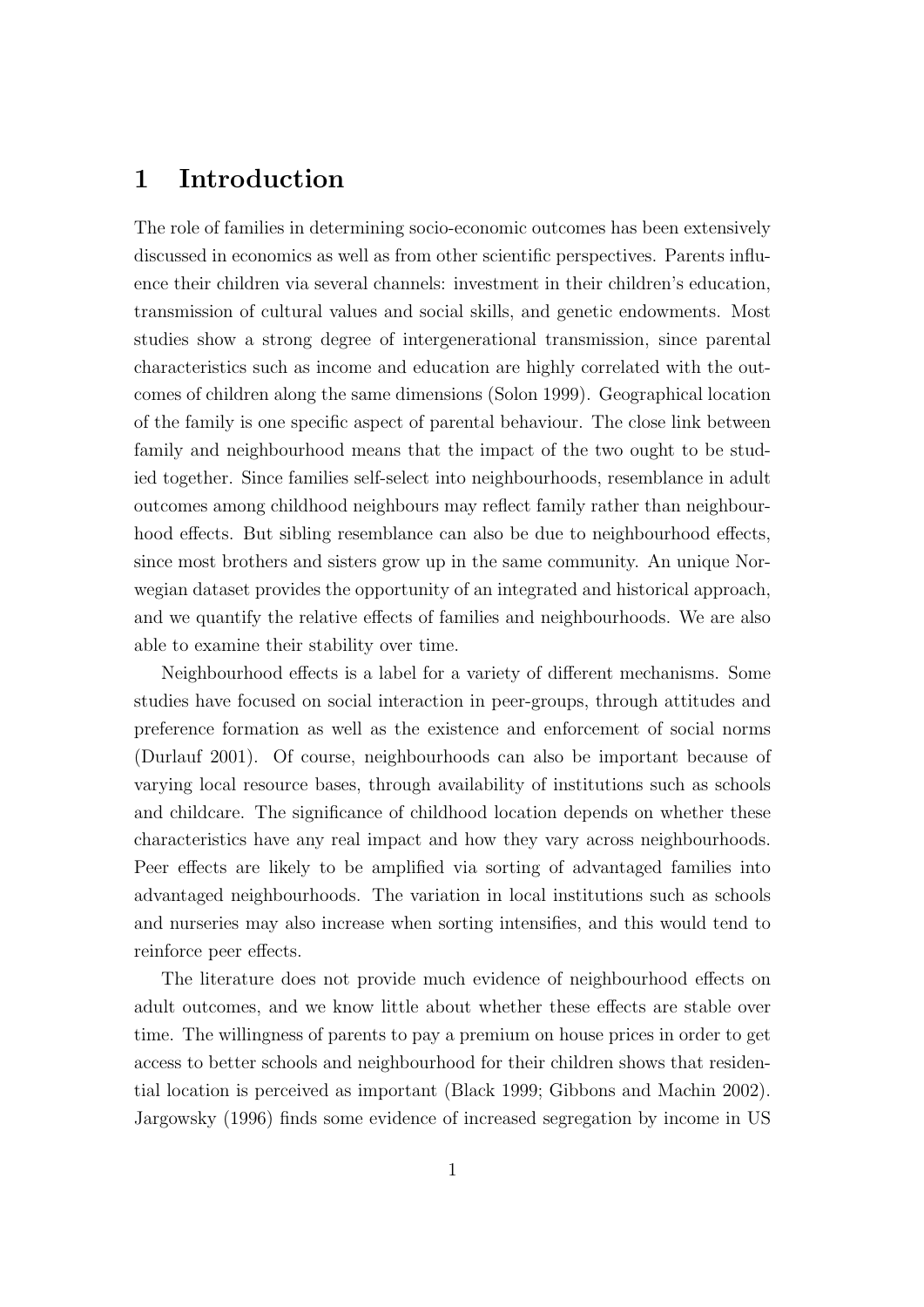metropolitan areas between  $1970$  and  $1990<sup>1</sup>$  However, the evidence supporting causal effects of childhood neighbourhood characteristics on opportunities or behaviour affecting adult outcomes is far from compelling, and identification is difficult. For instance, if we think of peer group influence as one potentially important channel of residential neighbourhood effects, it is hard to distinguish the selection into neighbourhoods from the impact of peer group behaviour on individual outcomes via social interaction. Most studies report unstable and small effects of community characteristics when these are included directly into the estimation equations of adult earnings or educational attainment (Ginther, Haveman, and Wolfe 2000). In addition to high correlation between family and neighbourhood characteristics due to sorting, it is also difficult to determine which characteristics to include and what biases result from using an incomplete set of characteristics.

In light of the difficulties of estimating causal effects of neighbourhood characteristics and previous failed attempts to disentangle them from family effects, we focus on the resemblance in adult earnings and educational attainment among siblings and neighbouring children (following Solon, Page, and Duncan 2000; Page and Solon  $2003$ .<sup>2</sup> If aspects of the family and/or residential community during childhood and adolescence are important determinants of adult outcomes, there will be a strong correlation between siblings as compared to two arbitrarily chosen individuals. It is possible to use this correlation to bound the share of neighbourhood effects in the total variance of outcomes.

In the present paper we focus on the effects of family background and childhood location on adult educational attainment and earnings. Rich data on the full population of Norwegian citizens enable us to construct neighbourhoods and families at the time of the 1960 and 1970 censuses, and to measure adult outcomes in 1990-1995. We address the following questions: What proportions of the variation in adult socio-economic outcomes, such as education and earnings, can be explained by family and childhood neighbourhood characteristics? Are

<sup>&</sup>lt;sup>1</sup>Kremer (1997) is sceptical to suggestions that changes in residential sorting will have a large impact on inequality in education and earnings. However, Kremer uses US census tracts as neighbourhoods, and these tracts are quite large. This may be one reason why he finds small effects of neighbourhood sorting.

<sup>&</sup>lt;sup>2</sup>See Edin, Fredriksson, and Åslund (2003); Katz, Kling, and Liebman (2001); Oreopoulos (2003) for interesting attempts to use social experiment designs as an alternative to using data representative for a complete economy.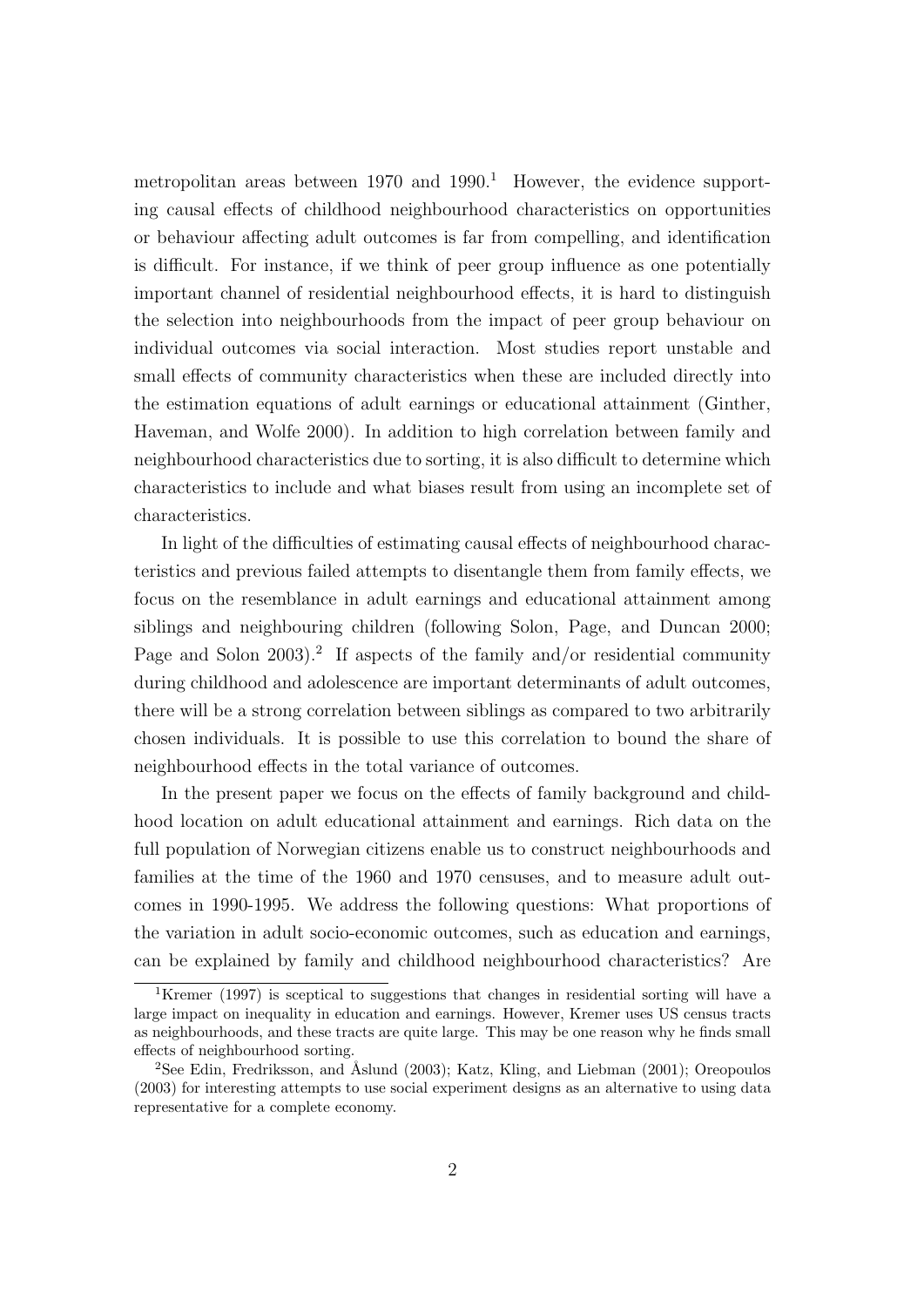families more important than neighbourhoods? Are these relationships stable over time?

Our combined study of siblings and neighbouring children enables us to tell the extent to which Norwegian siblings' correlations reflect childhood location rather than common endowments or family environment. By comparing our estimates with those found in US data, we can also indicate whether these relationships are similar under different institutional setting.<sup>3</sup> Whether families and neighbourhoods have become more or less important determinants of adult outcomes is particularly interesting in light of the economic policies in Norway during the 1960s that aimed at increasing the equality of opportunity. The social reforms that took place in the 1960s which may have influenced the effect of neighbourhoods include school reforms, increased access to student grants, and a radical redistribution of resources across municipalities.

The paper is organised as follows. In the next section we describe the statistical approach used to measure the effects of family and neighbourhood on adult education attainment and earnings. Section 3 contains a data description as well as a description of the estimation procedures. The results are presented and discussed in Section 4, and Section 5 contains concluding remarks.

# 2 Statistical Model

Let  $y_{cfs}$  be an outcome variable, such as permanent income or years of education, for sibling s in the fth family in neighbourhood c. We assume that we can decompose additively the role of neighbourhood, family and individual-specific factors on the outcome as

$$
y_{cfs} = \beta' Z_c + \alpha' X_{cf} + \epsilon_{cfs},\tag{1}
$$

where  $X_{cf}$  is a vector of all family characteristics that influence permanent earnings or years of education,  $Z_c$  contains all the neighbourhood characteristics, and

<sup>3</sup>Studies from the United States seem to dominate the existing evidence of family characteristics on adult outcomes, and especially the effect of community background has almost exclusively been studied within the US context. However, Ermisch and Francesconi (2001) and Dearden, Machin, and Reed (1997) use data for the United Kingdom to study the effect of family background. Gibbons (2002, 2003) finds support for neighbourhood effects on educational attainment above family effects using UK data for 1970.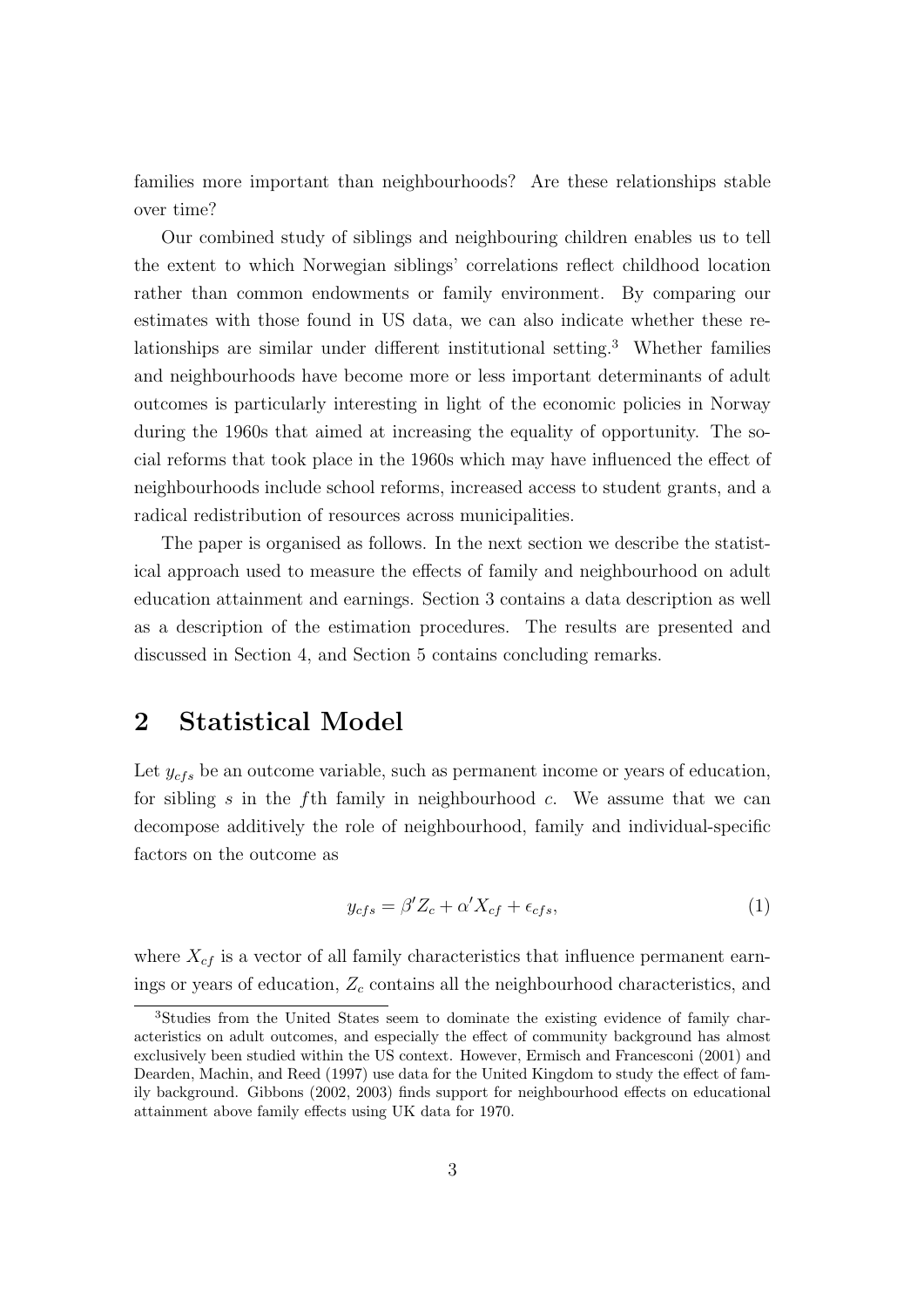$\epsilon_{cfs}$  represents individual factors orthogonal to both family and neighbourhood effects. Since  $Z_c$  and  $X_{cf}$  are latent vectors that include all relevant variables, it is not a restriction to let  $\epsilon_{cfs}$  be orthogonal to the explanatory variables. We expect the family background effects,  $\alpha' X_{cf}$ , and the neighbourhood effects,  $\beta' Z_c$ , to be positively correlated. Advantaged families tend to sort into advantaged neighbourhoods and children in less favourable local communities tend to have parents with fewer resources.

We are looking for the relative influence of family and neighbourhoods on adult outcomes,  $var(\alpha' X)/var(y)$  and  $var(\beta' Z)/var(y)$ . The relative variance of the neighbourhood effects,  $var(\beta' Z_c)/var(y_{cfs})$ , measures the proportion of the variation in years of education or long-term earnings that can be attributed to factors shared by children from the same neighbourhood. Obviously, the correlation in adult outcomes between children growing up in the same local community cannot tell why neighbourhoods matter. They include the joint effects of variation in neighbourhood characteristics  $(Z's)$  and the causal impact they have on adult outcomes  $(\beta's)$ .

If all the family and neighbourhood factors were observable and could be measured with accuracy, the strategy would be to estimate a regression model based on (1). Obviously, not all variables are observable or possible to measure with accuracy. Rather than arbitrarily choosing family and neighbourhood factors to include among those available, it is possible to bound the variance of neighbourhood effects by measuring neighbour covariances in  $y_{cfs}$  and observed family characteristics (Solon et al. 2000). The total variance of the socioeconomic outcome,  $y_{cfs}$ , of all the individuals in the sample can be decomposed as

$$
\text{var}(y_{cfs}) = \text{var}(\beta'Z_c) + \text{var}(\alpha'X_{cf}) + 2\text{cov}(\alpha'X_{cf}, \beta'Z_c) + \text{var}(\epsilon_{cfs}).\tag{2}
$$

The covariance between neighbouring children  $s$  and  $s'$  from families  $f$  and  $f'$  is

$$
cov(y_{cfs}, y_{cfs'}) = var(\beta'Z_c) + cov(\alpha'X_{cf}, \alpha'X_{cf'}) + 2 cov(\alpha'X_{cf}, \beta'Z_c).
$$
 (3)

In (3), we notice that the neighbour covariance consists of more than the variance in neighbourhood characteristics given in the first term. The second term,  $cov(\alpha' X_{cf}, \alpha' X_{cf})$  represents sorting of similar families into the same areas,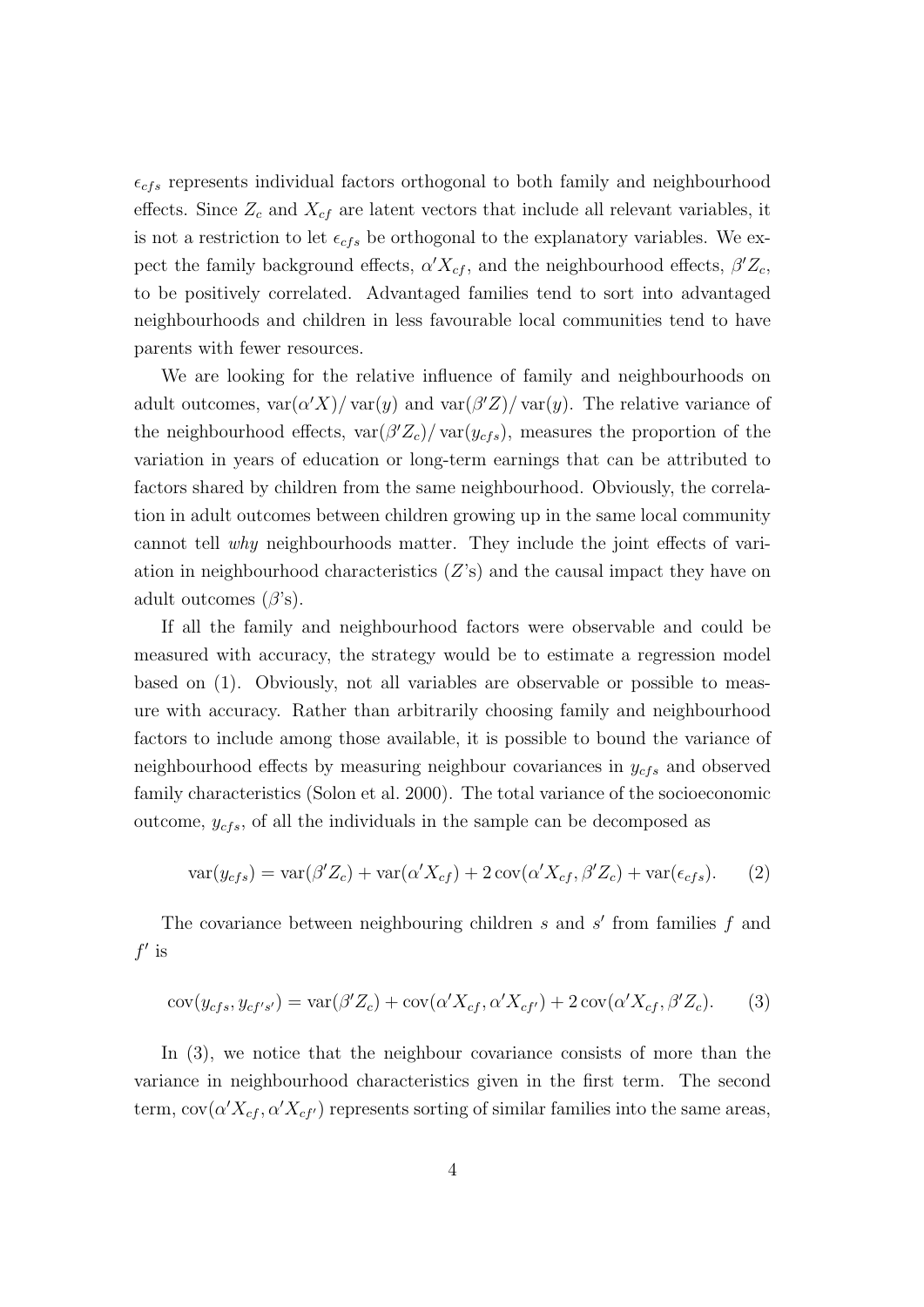since neighbouring children come from similar families. We will assume that this covariance is positive. The third term,  $cov(\alpha' X_{cf}, \beta' Z_c)$ , also represents sorting, in that it denotes the tendency of advantaged families to sort into advantaged neighbourhoods. We will assume that this also is positive. We see that these two assumptions of positive sorting, together with the linear additive form of (1), imply that  $\text{var}(\beta' Z_c) \leq \text{cov}(y_{cfs}, y_{cfs'})$ . The empirical neighbour covariance can therefore be interpreted as an upper bound on the variance of neighbourhood effects.

Children from the same family share both the neighbourhood and the family background,

$$
cov(y_{cfs}, y_{cfs'}) = var(\beta'Z_c) + var(\alpha'X_{cf}) + 2 cov(\alpha'X_{cf}, \beta'Z_c).
$$
 (4)

With the assumptions as outlined above, the empirical sibling covariance is also an upper bound for family effects, since the covariance includes neighbourhood characteristics such as the quality and availability of community institutions and the characteristics of the other adults and children living in the neighbourhood.

Access to neighbourhood identifiers and family characteristics in the same data enables us to tighten the bounds mentioned above, both on the neighbourhood effect and on the family effects. It follows from (3) that the upper bound on the neighbourhood effects can be made tighter by introducing observed family characteristics shared by the neighbours. Let  $\tilde{X}_{cf}$  denote such an observed subset of family characteristics. Following Solon et al. (2000) and Altonji (1988), we estimate a regression of the outcome variable on  $\tilde{X}_{cf}$ , including a full set of neighbourhood dummy variables which will absorb the neighbourhood effects and the neighbourhood means of unobserved family characteristics. Let these within-neighbourhood estimates be denoted  $\hat{a}$ . We expect the contribution from unobserved family characteristics to be positively correlated with our observed measure. Since we measure our family characteristics with error, and we cannot expect to fully proxy unobservables with observables, it seems reasonable to assume that  $cov(\hat{a}'\tilde{X}_{cf}, \hat{a}'\tilde{X}_{cf'}) \le cov(\alpha'X_{cf}, \alpha'X_{cf'})$ . Our preferred measure is adjusted for observed family characteristics. We use an estimated neighbour covariance and subtract the covariance in predicted family effects,

$$
\widehat{\text{cov}}_{adj.}(y_{cfs}, y_{cfs'}) = \widehat{\text{cov}}(y_{cfs}, y_{cfs'}) - \text{cov}(\widehat{a}' \tilde{X}_{cf}, \widehat{a}' \tilde{X}_{cf'}).
$$
(5)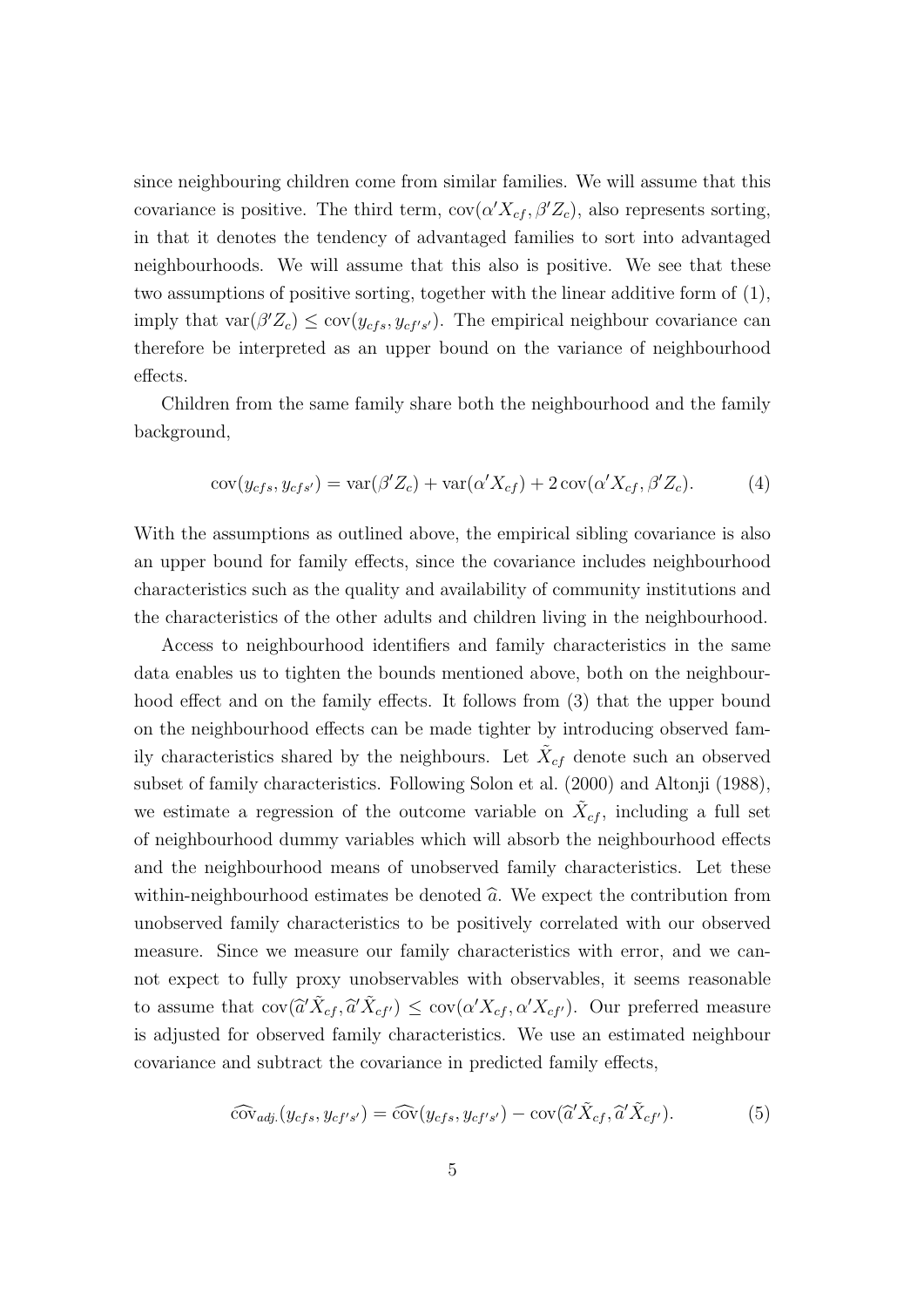Our assumptions on the positive sorting then implies that this measure is a tighter bound on the neighbourhood effects.

Even if all the relevant family characteristics were included in  $\tilde{X}_{cf}$ , and the associated parameter estimates were unbiased, the adjusted covariance would still be an upper bound since the covariance between the family effects and the neighbourhood effects is not accounted for. The linear additive form of (1) is an identifying assumption for the interpretation of the  $\widehat{cov}_{adj.}(y_{cfs}, y_{cfs'})$  as an upper bound, as it restricts the potential for interaction between family and neighbourhoods.

Any upper bound on the variance of neighbourhood effects can be used to find a corresponding lower bound on the variance of family effects. By subtracting the adjusted neighbour covariance from the sibling correlation, what is left represents a lower bound on the variance of the family effects. The variance of the family effects can be written as

$$
\text{var}(\alpha' X_{cf}) = \text{cov}(y_{cfs}, y_{cfs'}) - \left[\text{cov}(y_{cfs}, y_{cfs'}) - \text{cov}(\alpha' X_{cf}, \alpha' X_{cf'})\right],
$$

and we can use the fact that (5) is an upper bound on the two terms in brackets, and use  $\widehat{\text{cov}}(y_{cr,s}, y_{cr,s'}) - \widehat{\text{cov}}_{adj.}(y_{cr,s}, y_{cr,s'})$  as a lower bound on the family effects. The lower bound property arise from the fact that we cannot fully observe and correct for the tendency of similar families to cluster in the same neighbourhood, the covariance between the neighbourhood and the family effects,  $cov(\alpha' X_{cf}, \beta' Z_c)$ , does not influence the interpretation, since is included in both the neighbour and the family covariance.

# 3 Data and estimation

The database we use has been put together with sources from Statistics Norway (Møen, Salvanes, and Sørensen 2003). It includes linked administrative data, which covers all people resident in Norway. We also have the national censuses of 1960 and 1970 (Vassenden 1987). We can link records from these datasets using an unique personal identifier given to all Norwegian residents by the national population register. We use a set of household and census tract identifiers in the census to identify families and place of residence during childhood. The administrative data provide information about taxable income (excluding capital gains)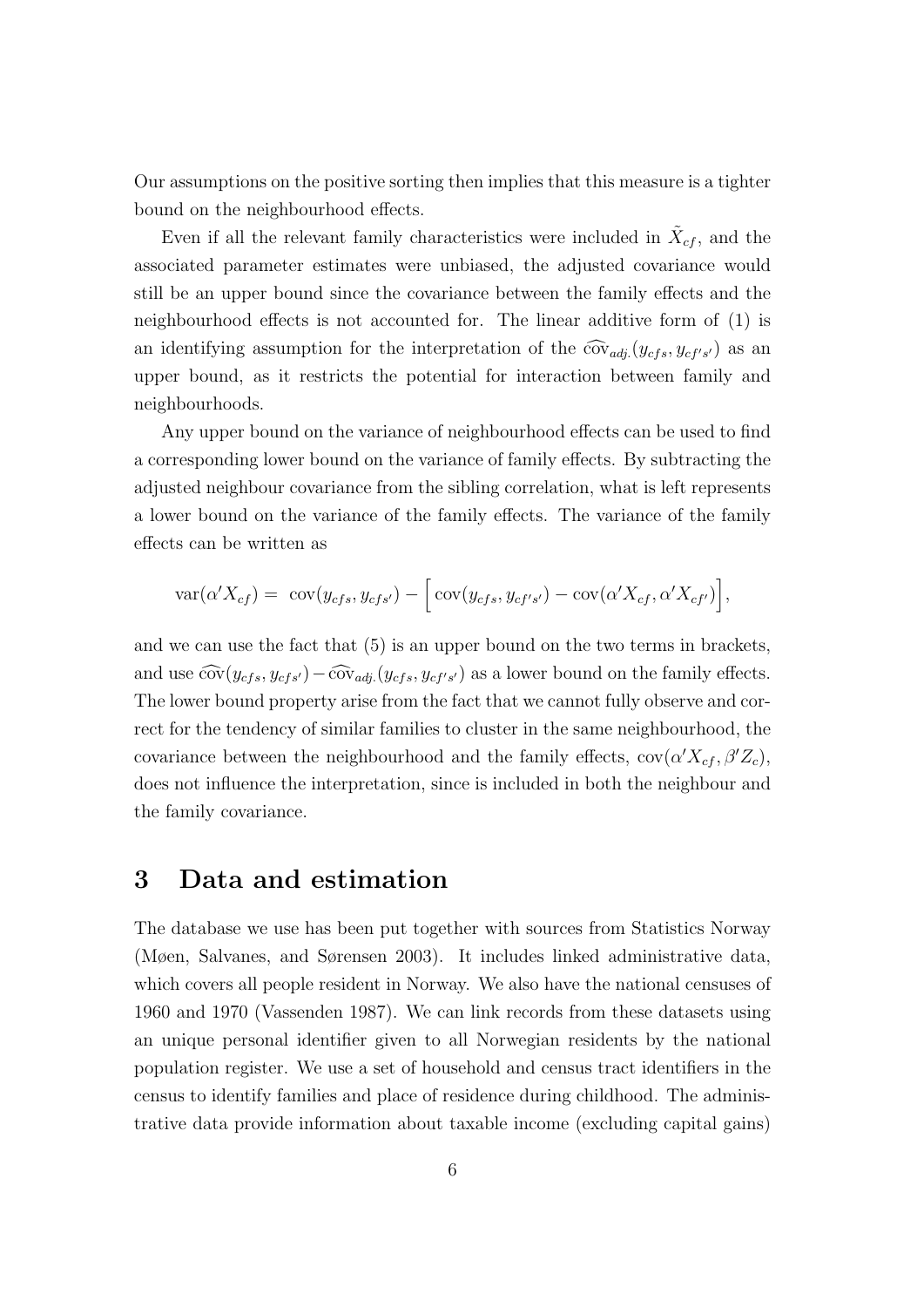and educational attainment, while we can use a variety of family background variables from the censuses.

#### 3.1 Neighbourhoods

We use individual's recorded census tract at the time of the census as identifier of neighbourhood. Byfuglien and Langen (1983) document the principles used for delineating tract boundaries. In 1960 the main principles were that a "densely populated area" with an expected population of at least 200 persons should be a separate tract, that tract boundaries should not cross parish boundaries, nor should they cross older administrative boundaries or boundaries that would result from expected adjustments of municipalities. Where population growth was expected, tracts should be planned such that adjustments of tracts in the following census would involve only a limited number of boundary adjustments. Finally, a tract should be homogeneous with respect to communications, industry and demographical structure. These regulations were not imposed on urban municipalities in 1960, and the size of urban tracts varies considerably in the 1960 census.

In 1970 the boundaries were redrawn to reflect changes in population density and a large number of municipality mergers during the 1960's. In 1960 the 732 municipalities had a total number of 7996 tracts, while in 1970 the 451 municipalities had 8818 tracts. The average tract populations were 464 and 439 in 1960 and 1970 respectively. In 1960, 6127 tracts had a population of fewer than 500 individuals. This number grew to  $6809$  in  $1970<sup>4</sup>$  Most of the new tracts appeared in urban areas, reflecting both urbanisation and that the formal guidelines for tract delineation only gradually were applied to urban areas. The tracts in Oslo, the capital city, had an average of 4903 inhabitants in the 1960 census; this was reduced to 1091 in 1970 as the guidelines were applied.

The Norwegian tracts were small by the international standards of the day. Sweden had 2568 "parishes" in 1971, with an average of 3145 individuals, Denmark had about 5000 primary units in 1970, with an average of 990 individuals. Great Britain had "enumeration districts" of about 750–1000 individuals, in the 1961 census (Langen 1975, p. 5–6). The US Bureau of the Census requires that the average population of all census tracts in a county be about 4000 people,

 $4$ Langen (1975), Table 4.6 and and Table 4.7.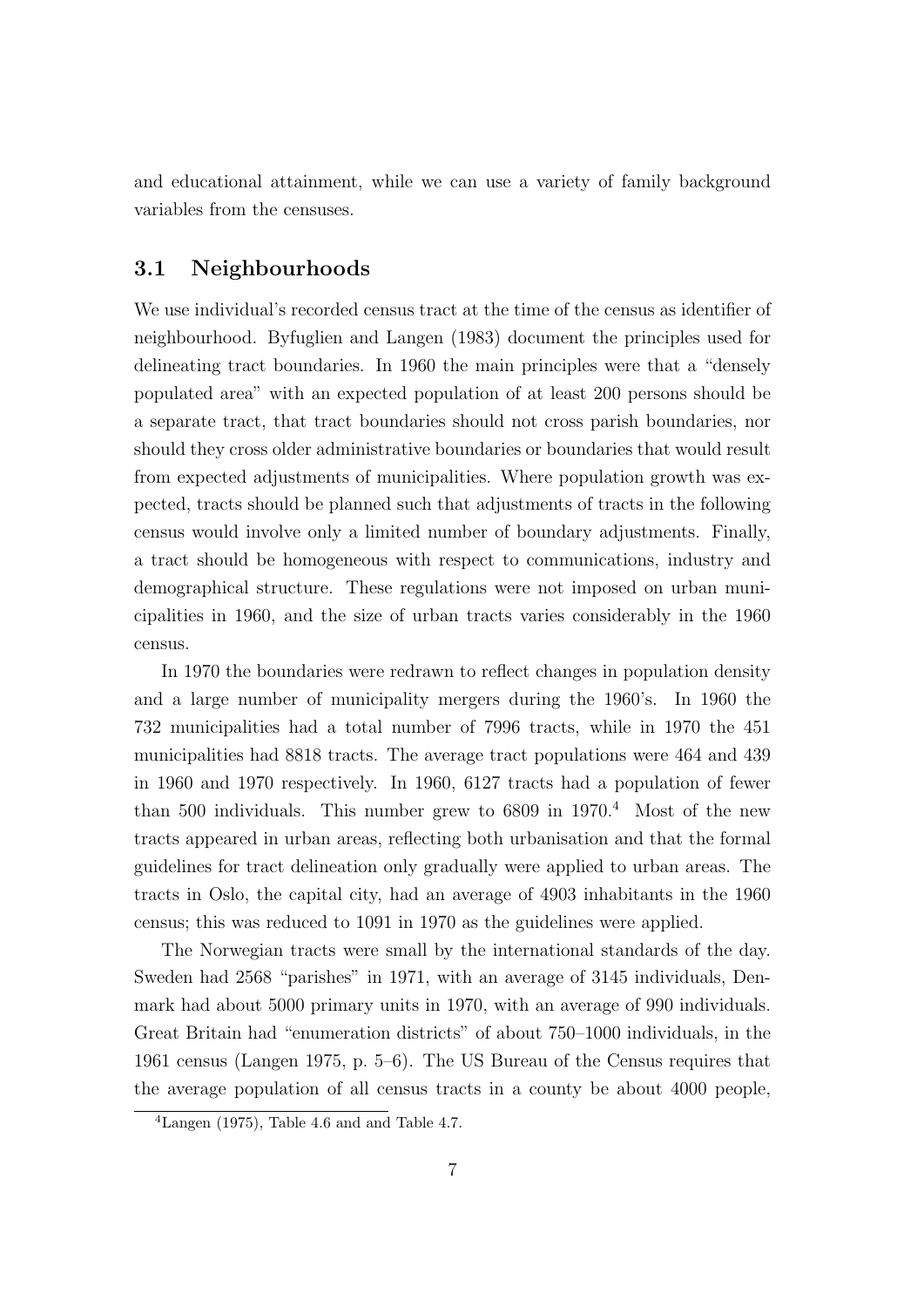and there were 62,276 tracts and Block Numbering Areas in the US 1990 census (Bureau of the Census 1994, p. 10-1). The Norwegian census tracts are much closer in size to the US "Block Groups", a subdivision of census tracts and block numbering areas.

The neighbourhood definitions used by Solon et al. (2000) are not census subdivisions. They use data from the Panel Study of Income Dynamics, and what makes it possible to identify neighbourhoods in the PSID is a strict hierarchical sampling procedure. Within each Primary Sampling Unit, smaller areas were chosen, such as "cities, towns, census tracts, etc." (Solon et al. 2000, p. 385). At least one "chunk" of 20-30 contiguous dwellings was chosen from within each of these smaller areas, a total of 6–20 chunks per PSU. Within these chunks, 4 dwelling units were selected. From the information available, it seems reasonable to conclude that our neighbourhoods are somewhat larger than the neighbourhoods that can be identified from the PSID data, but smaller than the census tracts mostly used to assess neighbourhood effects using US data.<sup>5</sup>

We observe the neighbourhood children live in at one point in time. This may not accurately represent the environment of children from families who move about. Such measurement error will bias estimates of neighbourhood effects downward; however, families with children tend to move to neighbourhoods that are similar to those they leave, so we cannot conclude anything about the magnitude of this effect from statistics about the frequency of moving alone. One way to examine whether such moving introduces large biases is to compare the effects of 1960 neighbourhood on those who stayed to those who moved, and in Section 4.4 we examine this using a somewhat restricted and truncated sample that is different from our main sample: Because the tracts are not directly comparable across the two censuses, we construct aggregations of tracts that are comparable. Langen (appendix D, 1975) provides a catalogue of 5298 such comparable units. In many circumstances there were no changes made to tract boundaries, and the "aggregation" consists of a single tract. But some of Langen's tract aggregations are very large, the largest being Oslo, the capital, in which the tracts were completely redrawn.<sup>6</sup> In order to examine how stable neighbourhood effects are,

<sup>5</sup>Studies such as Kremer (1997), Topa (2001) and Conley and Topa (2002) are examples using US census tracts as local neighbourhoods, but in different frameworks than ours. Solon et al. (2000, footnote 9) note that the average size of lowest-level units in the National Longitudinal Study of Youth is 200–250 dwelling units.

 $6$ As the research leading to these aggregations were financed by a program on rural regions,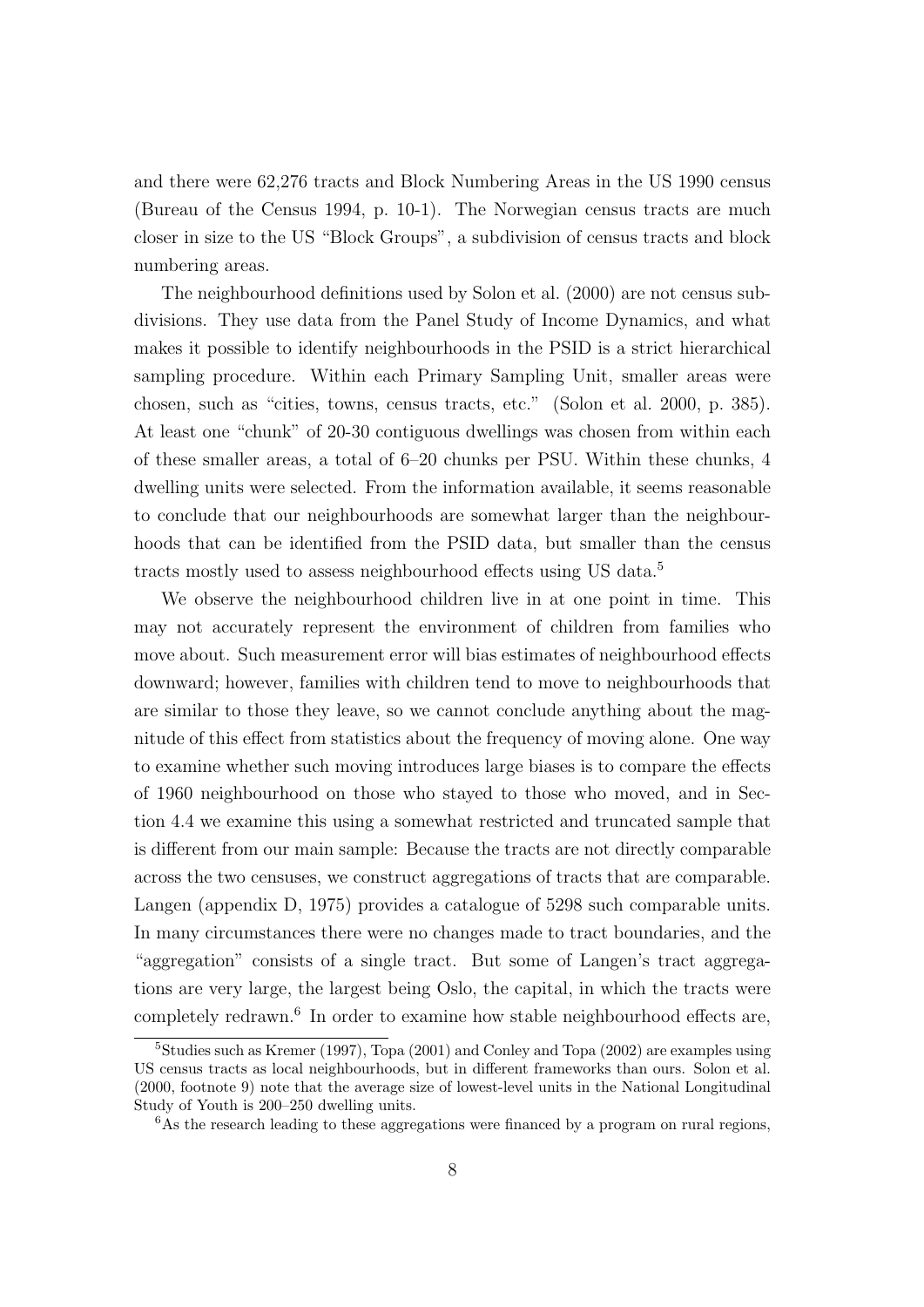we will consider a subsample of Langen's aggregations. We restrict the sample to aggregations with fewer than 4000 inhabitants in 1970, and exclude all tracts from the 1960 census that were split across municipalities in the years between 1960 and 1970. For the purpose of examining the effect of moving, we limit our sample to those aged 0–4 in the 1960 census, who we can expect to live with their parents at the time of the 1970 census.

#### 3.2 Outcome variables and observed family background

We classify all children living in the same private household as siblings, excluding all institutional households. For parental classification, we use the recorded information on "adult responsibles" in the household. The "adult responsibles" are in the majority of cases biological parents, but to the extent that children live apart from their biological parents the head of the household and the spouse of the head are indicated as "adult responsibles" in the census. In 1960 only 1.5 per cent of our sample lived in a household without any biological parents, compared to 3.2 per cent in 1970.

Our measure of adult educational attainment of our main sample is taken from the register of the level of education maintained by Statistics Norway (Vassenden 1995). This register provides a detailed code of the type of the highest completed education, the completion date and how many years of schooling the highest completed education corresponds to. For individuals with no recent education, their level of education as of the 1970 census is recorded.

Our measure of adult earnings is constructed from administrative data that are collected from tax returns and various government agencies. We use the 1990– 95 observations of a category of earnings that is used to calculate accumulation of insurance benefits. This definition includes wages, income from self-employment, unemployment benefits and sick-leave payments, but excludes capital income, social assistance, pensions and other transfers. We inflate all numbers by the Consumer Price Index, and exclude all observations from before the completion of education or of less than NOK 10,000 at 1995 prices. We calculate the mean of the logarithm of these observations for each individual.

[Table 1 about here.]

the lists linking addresses to tracts in urban areas were not used.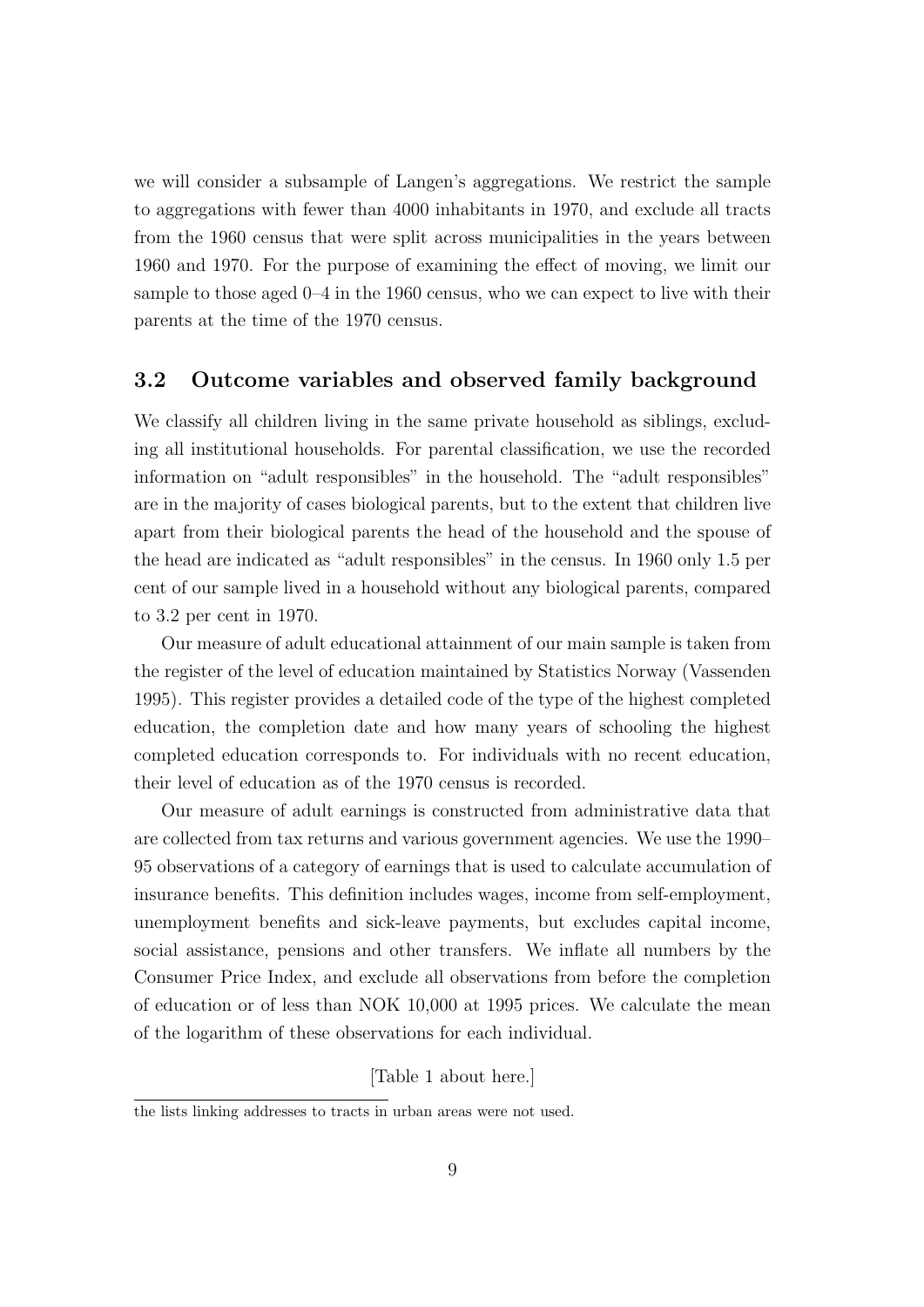Whereas our measure of adult education is the natural one, choosing a measure of adult earnings is more controversial. We want to measure permanent labour earnings. Unemployment insurance and sickness benefits are included as these are conditional on previous employment and we do not want fluctuations due to transitory unemployment or sickness periods to affect our estimates. The parameters we estimate are only defined for those who actually participate in the labour market and we have no ambition of correcting for non-random participation. The earnings cutoff of 10,000 NOK per year is of course arbitrary, but we set this level to avoid measurement errors and transitory participation to affect the estimates. A recent study based on very similar data performed a test which shows that the brother correlation in earnings is not very sensitive to variations in the cutoff point (Björklund, Eriksson, Jäntti, Raaum, and Osterbacka 2002).

Since there may be secular trends and life-cycle effects in our outcome measures, all the numbers we calculate in this paper are residuals from a regression on dummy variables indicating the year of birth (following Solon et al. 2000).

Table 1 provides summary statistics of our sample compared to the full population from the administrative data in 1995. In order to include a family in our sample, the family must include at least two children aged 5–14 at the time of the census. We restrict ourselves to the families with at least two brothers or two sisters. Since we restrict attention to families with at least two same-sex individuals in the relevant age-group, our estimating samples are smaller than the full population of the relevant age-group. Even so, it does not seem that the samples are much different from the full population in terms of observed characteristics. There is a limited increase in the average years of education from the older to the younger cohorts, and this increase is stronger for women. The variance of the years of educations decreases from the older to the younger cohorts. The same is true of annual earnings, but this may simply reflect that earnings are measured at two different stages of the life-cycle. Our samples are orders of magnitude larger than that of Solon et al. (2000), who use 687 individuals from 144 clusters to examine educational attainment, Page and Solon (2003) use 443 individuals from 120 clusters to examine male earnings.

The measure we have of the educational attainment of the parents of individuals from our main sample is different. From the 1970 census we have education recorded as years of schooling. The 1960 measure of education is a categorical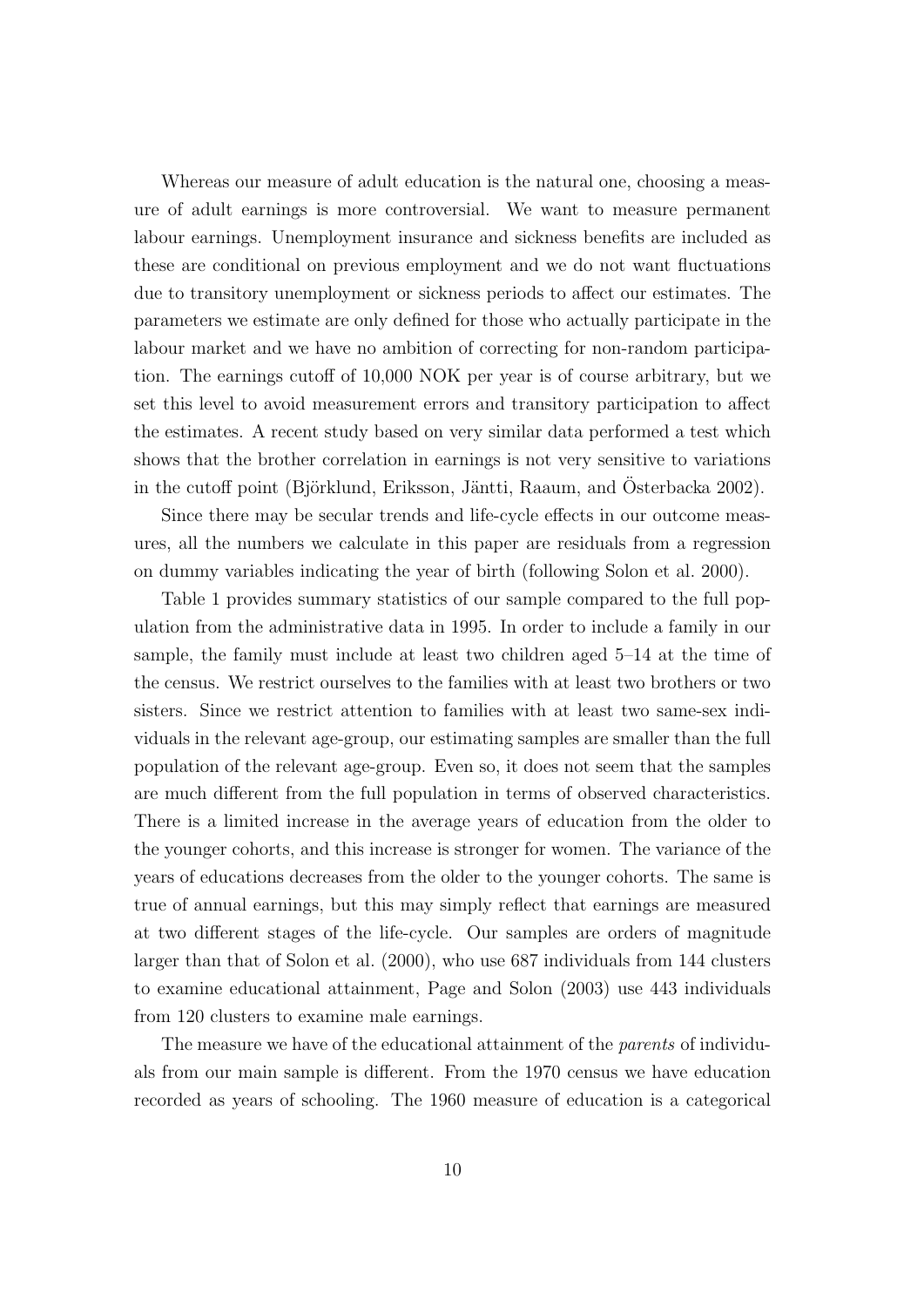classification. We could in principle use a set of dummy indicators to correct for parental education but this would identify the coefficients from those neighbourhoods with two or more parents with the same educational background, and the 1960 and 1970 measures would not be comparable. We have therefore transformed the categorical parental education codes into years of education. We use repeated observations of the same individuals to construct a mapping from the 1960 codes to years of schooling, and then apply this mapping to all parents, regardless of whether we have in fact repeated observations of this parent.

#### 3.3 Estimation

Estimation of the covariance of some characteristic within a group is not a difficult problem. There are many ways to combine these within-group estimates, but note that observations here consist of pairs of siblings. A family of 2 siblings contributes one such pair, a family of 3 contributes 3 and so on: With  $S$  siblings, there are  $S(S-1)/2$  unique pairs. Solon et al. (2000) provides (6) as an estimator of the covariance between siblings of a variable y with  $E(y) = 0$ ,

$$
\sum_{c=1}^{C} W_c \left\{ \sum_{f=1}^{F_c} W_{cf} \left[ \sum_{s \neq s'} \frac{y_{cfs} y_{cfs'}}{S_{cf} (S_{cf} - 1)/2} \right] / \sum_{f=1}^{F_c} W_{cf} \right\} / \sum_{c=1}^{C} W_c.
$$
 (6)

Here c denotes neighbourhood,  $f$  denotes family and  $s$  denotes sibling, the  $W_c$  and  $W_{cf}$ 's are weights and  $S_{cf}$  is the number of siblings in family f in neighbourhood c. Solon et al. considered four different weighting schemes. In practise, we have found the differences among estimates with different weighting schemes to be negligible, and all estimates in this paper gives all sibling-pairs and neighbourpairs equal weight regardless of whether they came from large or small families and neighbourhoods. To centre the observation around zero, we follow Solon et al. and first regress the variable in question on dummies for each year of birth.

The estimation of neighbourhood correlations is complicated by the fact that we want the correlation of one individual in a family with all other individuals except its siblings, so that the neighbourhood covariance is not contaminated by sibling correlations in small neighbourhoods. For a pair of families with  $S_{cf}$  and  $S_{cf}$  siblings there are  $S_{cf}S_{cf}$  unique pairs, and if there are F families in the neighbourhood, there are  $F(F-1)/2$  unique family pairs. Solon et al. provide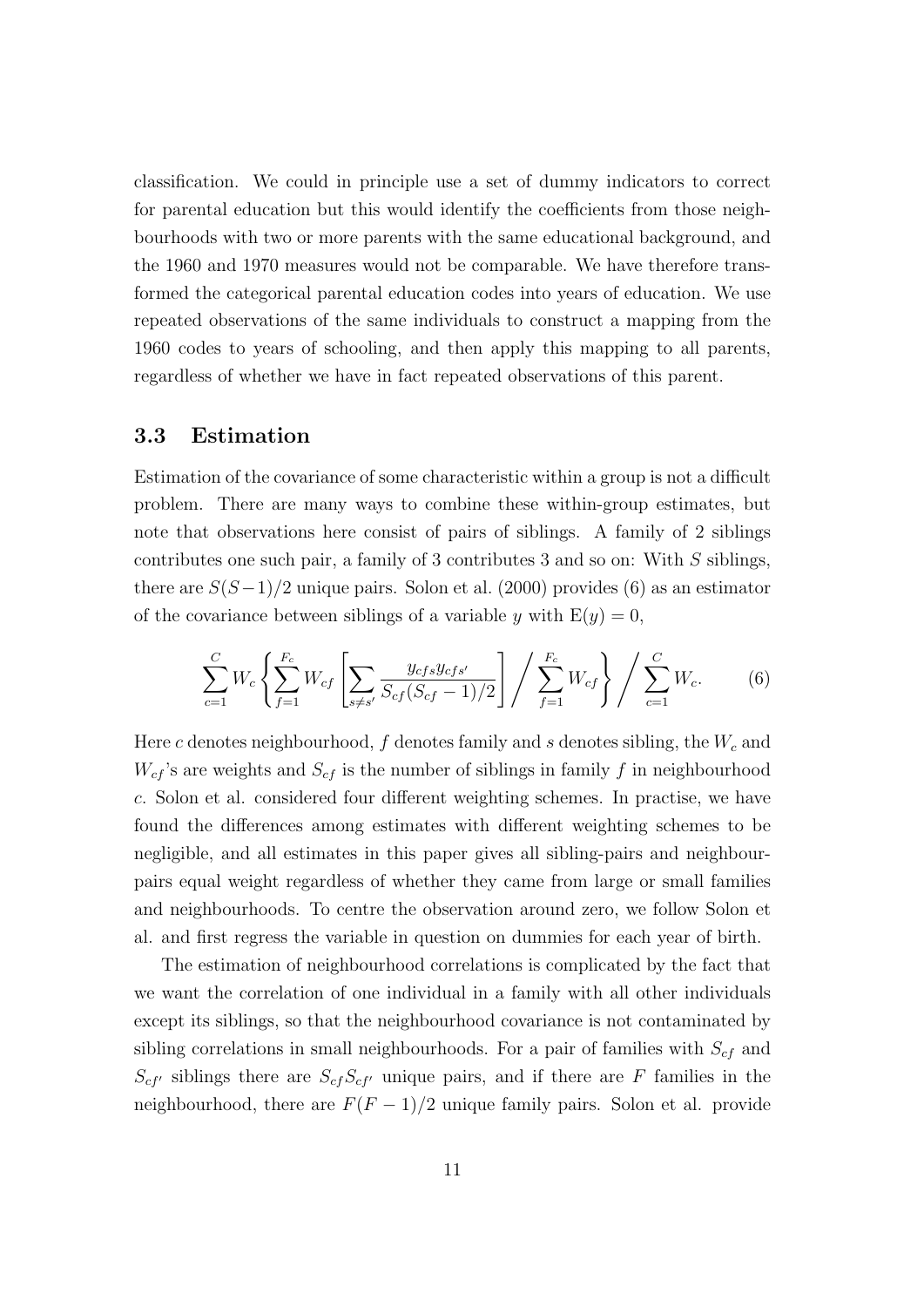an estimator of the neighbourhood correlations that is similar in spirit to  $(6)$ ,

$$
\sum_{c=1}^{C} W_c \left\{ \sum_{f \neq f'} W_{cff'} \left[ \sum_{s=1}^{S_{cf}} \sum_{s'=1}^{S_{cf'}} \frac{y_{cfs} y_{cf's'}}{S_{cf} S_{cf'}} \right] / \sum_{f \neq f'} W_{cff'} \right\} / \sum_{c=1}^{C} W_c.
$$
 (7)

In order to adjust for the effect of observed family characteristics, we follow Solon et al. (2000) and regress  $y_{cfs}$  on a vector of observed characteristics  $\tilde{X}_{cf}$ and neighbourhood dummies. Subtracting the covariance of the predicted familyeffects from the total covariance (as indicated in (5)) and dividing by the total variance of  $y_{cfs}$ , we obtain neighbour correlations that are adjusted for observed family characteristics.

We have no analytical expression for the variance of these estimators. Solon et al. use balanced half-samples to take into account the complex sampling procedure of the PSID data. We have chosen a bootstrap procedure that resamples blocks of data and repeats all initial corrections for every resampled set of data. Since neighbourhoods may well be correlated in a spatial sense, we use municipalities as units of resampling for both the sibling and neighbour correlations. Since we have complete coverage of a whole economy that is spread over a relatively large geographical area, we believe that there is limited room for spatial correlation to bias the standard errors, and that our strategy of resampling on municipalities provides us conservatively large estimates of the standard errors. Calculation of the bootstraps are computationally expensive, and we have limited the number of replication to 250.<sup>7</sup>

#### 4 Results

In this section we first report the empirical sibling and neighbour correlations. Then we present our preferred estimates of the upper bounds of neighbourhood effects that accounts for sorting on observed family characteristics. Finally, we report family effects, net of the impact of siblings growing up in the same neighbourhoods. In all cases, we show the estimates by gender, sets of birth cohorts and adult outcome measure. Several robustness checks are performed to back our

<sup>7</sup>With 250 replications there is still some variation in the standard errors when starting at different random seeds, but this variation is much to small to influence inference in any important way (evidence available on request).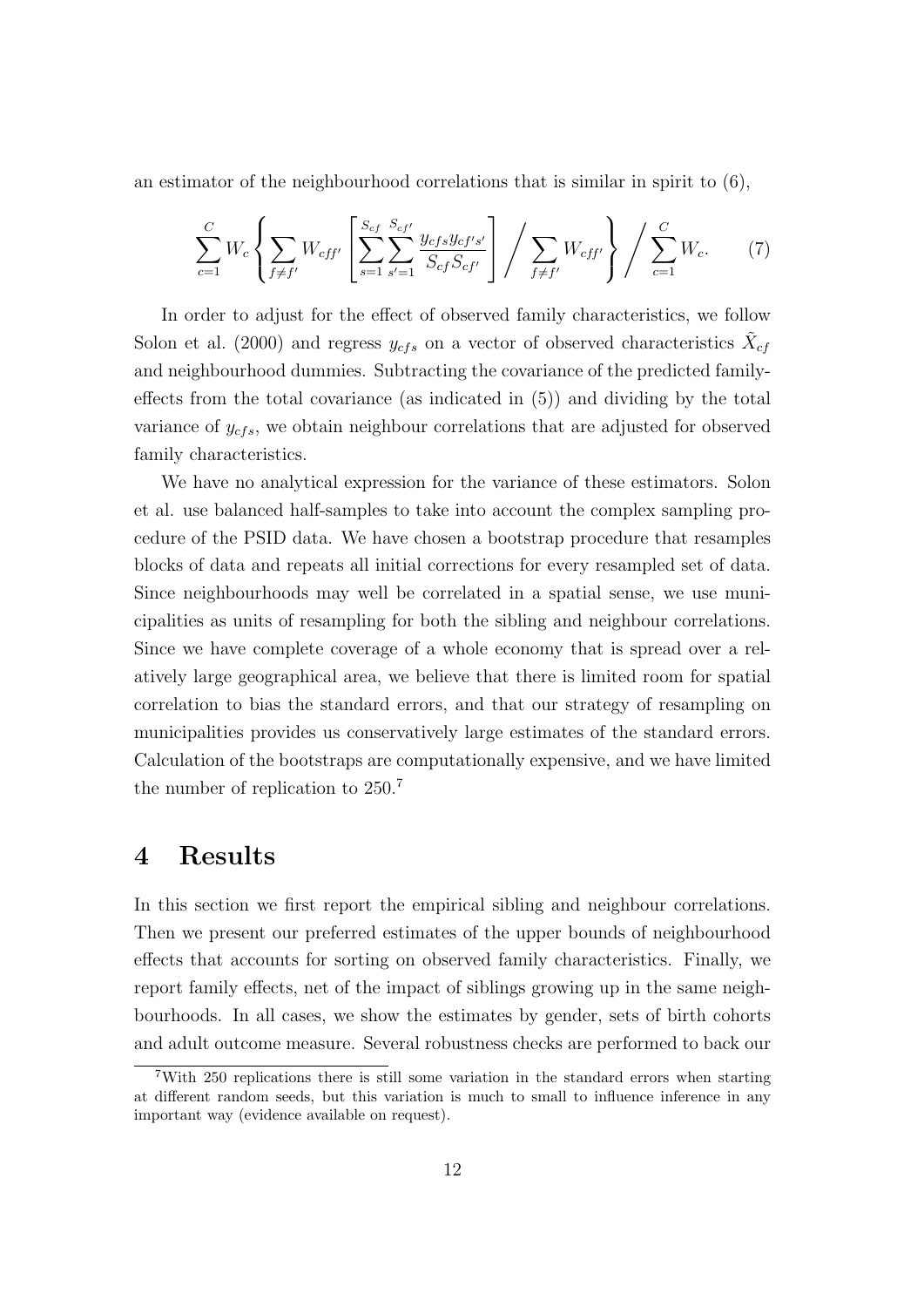interpretation of the numbers as reliable estimates of neighbourhood and family effects, including discussions of how regional differences and neighbourhood misclassification affect our estimated neighbour correlations. We close this section with a discussion of policy changes during the 1950s, '60s and '70s that are candidates for explaining our results.

# 4.1 Sibling and neighbour correlations in education and earnings

The sibling and neighbour correlations are shown in Table 2. The brother correlation in years of schooling is around 0.42 and somewhat higher, around 0.46, for sisters. These figures are surprisingly similar to those found for other countries. According to Solon (1999), sibling correlations in years of education in the United States are a little higher than 0.5. Table 2 also reveals that the genderspecific education correlation is fairly stable across cohorts, with a slightly higher correlation for the younger birth cohorts. Thus, the total impact of family and neighbourhood characteristics shared by siblings seems to be constant over time. The neighbour correlations in education are much lower. While the male correlation is higher among those born 1946-55, the gender difference is negligible in the younger cohorts. While Solon et al. (2000) report an unadjusted neighbour correlation of around 0.2 in the United States, neighbourhoods seem to be less important in Norway.<sup>8</sup> Moreover, the impact of location during childhood seems to have fallen over time, since the neighbour correlation is considerably lower in the younger birth cohorts. It drops from 0.112 to 0.061 for males and from 0.103 to 0.065 for females.

#### [Table 2 about here.]

Correlations are considerably lower when we look at earnings. The sibling correlations in the range of 0.15-0.20 are similar to figures found in previous studies. Björklund et al. (2002) find that brother correlations in Scandinavia are significantly lower than the typical 0.3-0.4 found in recent US studies. In spite of the higher education correlation for sisters, we find that earnings are less

<sup>8</sup>Note, however, that the estimates of Solon et al. (2000) come from a much smaller sample, with standard errors around 0.05.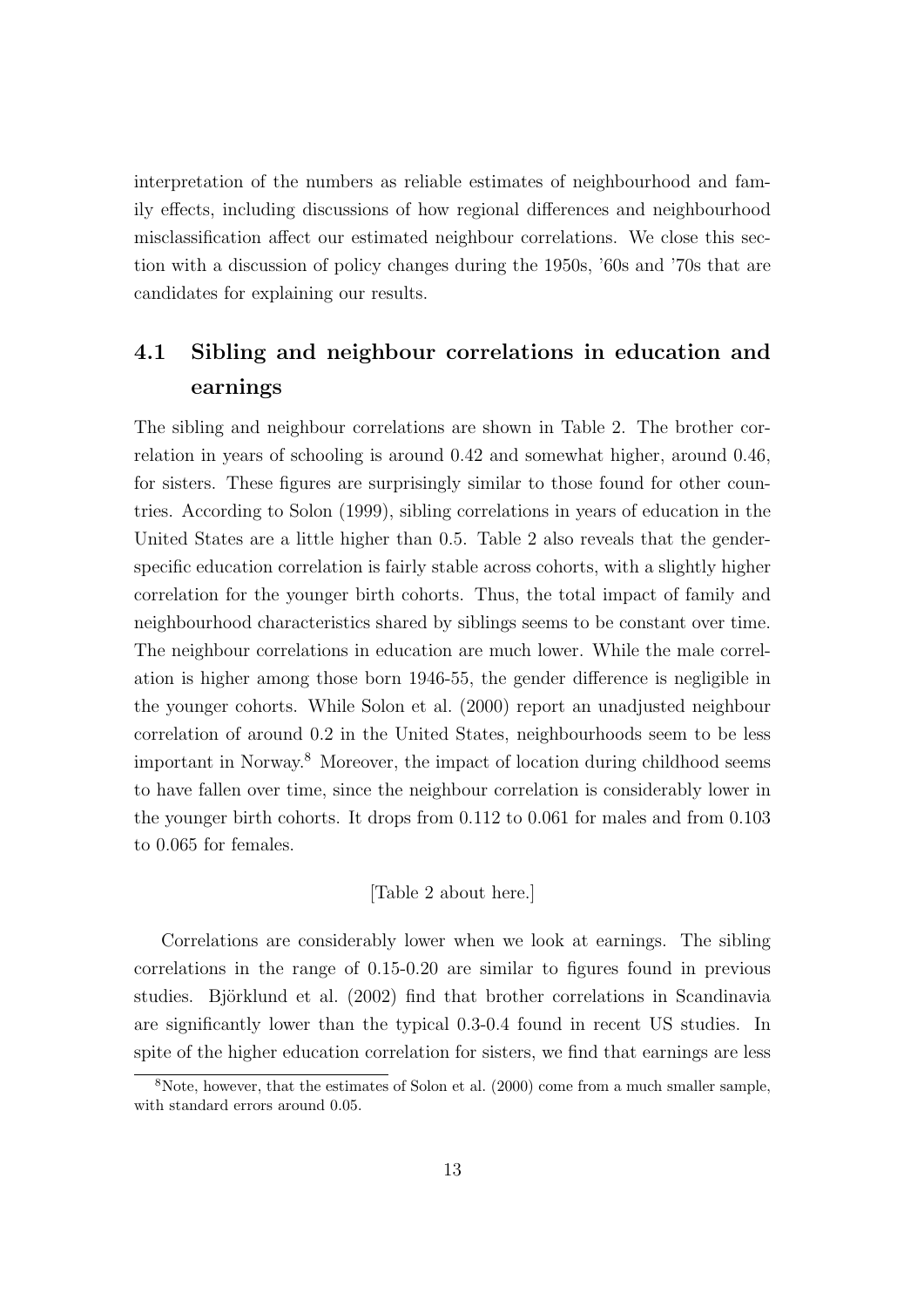correlated among sisters than among brothers.<sup>9</sup> The brother correlation drops from the oldest to the youngest cohorts, from 0.203 to 0.185, while the earnings correlation for sisters increases from 0.148 to 0.165.

The neighbour correlations in adult earnings are positive, and higher for neighbouring boys are higher than for girls. The higher male correlation is found in both cohorts. For the older birth cohorts, the correlation in adult earnings among neighbouring boys is 0.059 and 0.029 for girls. As for education, the male correlation is reduced by approximately one half from the 1946-55 to the 1956-65 cohorts and somewhat less for females.

To summarise, the correlations indicate that both families and neighbourhoods matter. Local childhood communities have become less important in explaining the overall variation in adult outcomes over time, and the gender difference has been reduced as well.

#### 4.2 Neighbourhood effects

The neighbour correlations in Table 2 are upward biased measures of the true influence neighbourhoods have on individuals, due to sorting of families into communities. Resemblance in adult outcomes among persons who spent their childhoods in the same community may partly, or even completely, reflect that neighbouring children experience similar family environments. In Table 2 we also report adjusted neighbour correlations in years of schooling where we subtract the covariance in effects of observed family characteristics.<sup>10</sup>

When we partial out the effect of parental education the correlation drops considerably. Family structure characteristics are less important, the numbers are very similar to the unadjusted figures. When combining the two sets of family background variables available for both cohorts, the correlation drops considerably, from 0.112 to 0.049 for males and from 0.103 to 0.041 for females in the 1946-55 cohorts. The impact of the family background adjustment is similar for the 1956-65 cohorts. The neighbour correlations for males and females have become more similar over time. Parental income information is only available for the younger cohort and this adjustment reduces the correlation slightly.

<sup>9</sup>Bound, Griliches, and Hall (1986) finds that sisters are more similar than brothers, but they examine residuals from wage equations.

 $10$ To prevent family background coefficients from being affected by neighbourhood effects, these are estimated with neighbourhood dummies.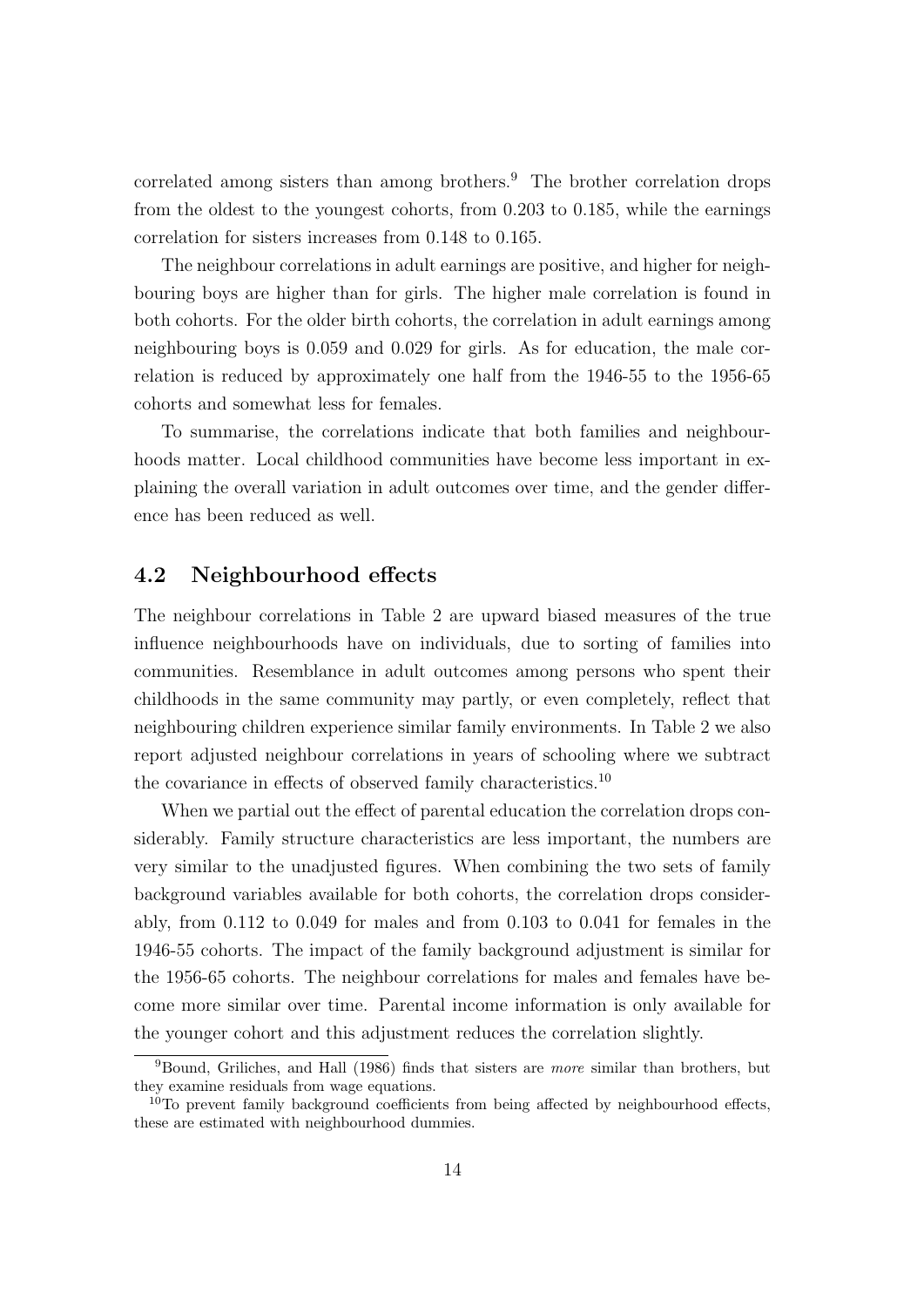In Table 2 we also report bounds on the neighbourhood effects on adult earnings adjusted for family background. After subtracting the contribution of parental education, we find that the neighbour correlations fall in both cohorts and for both men and women. As for education, family structure is less important. Including parental income among the family controls has a negative, but modest, effect on the correlations.

Several important conclusions can be drawn from the estimates in Table 2. First, observed family sorting into neighbourhoods does not fully explain the resemblance in adult earnings among persons who grew up in the same neighbourhood. Second, neighbourhoods have become less important as determinants of adult earnings. This is consistent with, and presumably partly explained by, the declining effects of neighbourhoods on educational attainment. Third, childhood location seems to have stronger effects on adult earnings for males than for females. This gender difference in earnings correlations among neighbouring children is present for both cohorts. Finally, the family background adjustment wipes out the difference between earnings and schooling correlations. While the unadjusted neighbour correlations are much higher for education than earnings, they are strikingly similar after having adjusted for observed family sorting into neighbourhoods, especially for the younger cohorts.

One might ask what the correlations mean in terms of absolute size of neighbourhood effects. If we consider male earnings, we can use the upper bound and the variance from Table 1, and find that the standard deviation of the neighbourhood effects to be smaller than 0.124 and 0.086 for the older and younger cohorts respectively.<sup>11</sup> Although the correlations may seem low, the variance is large enough that the bounds on neighbourhood effects are in no way negligible.

#### 4.3 Family effects

Previous studies of sibling correlations do not disentangle family from neighbourhood effects. The only exception, to our knowledge, is Page and Solon (2003). Table 2 suggests that family background is by far more important than neighbourhoods, but the sibling correlations also include the effects of siblings growing up in the same neighbourhoods. In this section we tighten the bound on family

 $11$ The estimates of neighbour correlation are those adjusted for parental education and family structure. The bound is calculated as  $sd(\beta' Z_c) \le sd(y_{cfs})\sqrt{\text{corr}_{adj.}(y_{cfs}, y_{cfs})}$ .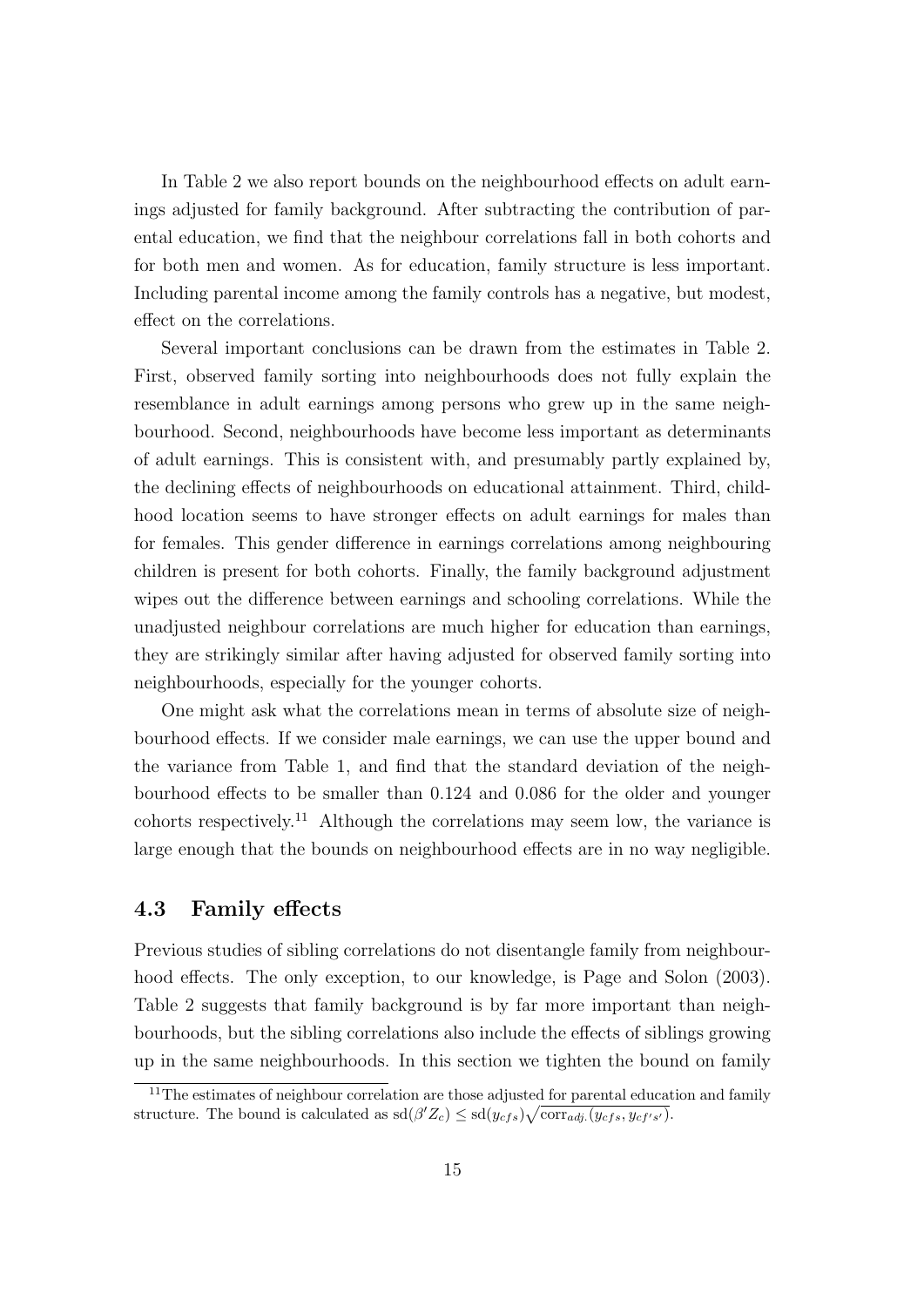effects using the method described in Section 2.

The lower bound on family effects on education is 0.366 for older males. In the younger cohorts, we find that at least 0.401 of the male variance in schooling is explained by factors, other than childhood location, which siblings share. The female estimates are 0.416 and 0.454, respectively. Thus the lower bound on family effects has increased slightly for both men and women.<sup>12</sup>

Considering male earnings, the lower bound on family effects is very similar for the two cohorts, 0.156 among those born 1946-55 compared to 0.160 for those born ten years later. Consequently, weaker neighbourhood effects could potentially account for all of the decrease in brother correlations in Table 2.

For females, the lower bound on the family effects on adult earnings is actually increasing from 0.127 in the older cohorts compared to 0.152 in the younger. This suggests that the higher earnings correlation among brothers compared to sisters in the older cohorts is partly explained by larger neighbourhood effects on earnings for males. While family effects on educational attainment seem to be somewhat stronger for females than for males, the gender difference is smaller for earnings. The lower bound on family effects on earnings in the younger cohort is basically the same for both sexes.

Since it seems the impact of neighbourhoods seems to have declined, one might wonder why the sibling-correlation did not declined correspondingly. But decline a drop need not be a necessary corollary. If fewer families are financially constrained when making human investments, other mechanisms which tend to create homogeneous families may well become more important. For instance, if ability sorting into education is important, it may well be that poorer families, formerly restricted from investing in all of their promising children, can afford to send all of them on to higher education as the effective price of attendance drops.

#### 4.4 Robustness checks

In this section we discuss whether the neighbour correlations, and particularly the drop over time, could reflect other mechanisms than declining neighbourhood effects. We first check whether the neighbourhood effects represent permanent regional effects rather than impact of childhood local community. Then we address

 $12$ All the bounds discussed in this section are based on the largest set of family background characteristics that is available for both the older and younger cohorts.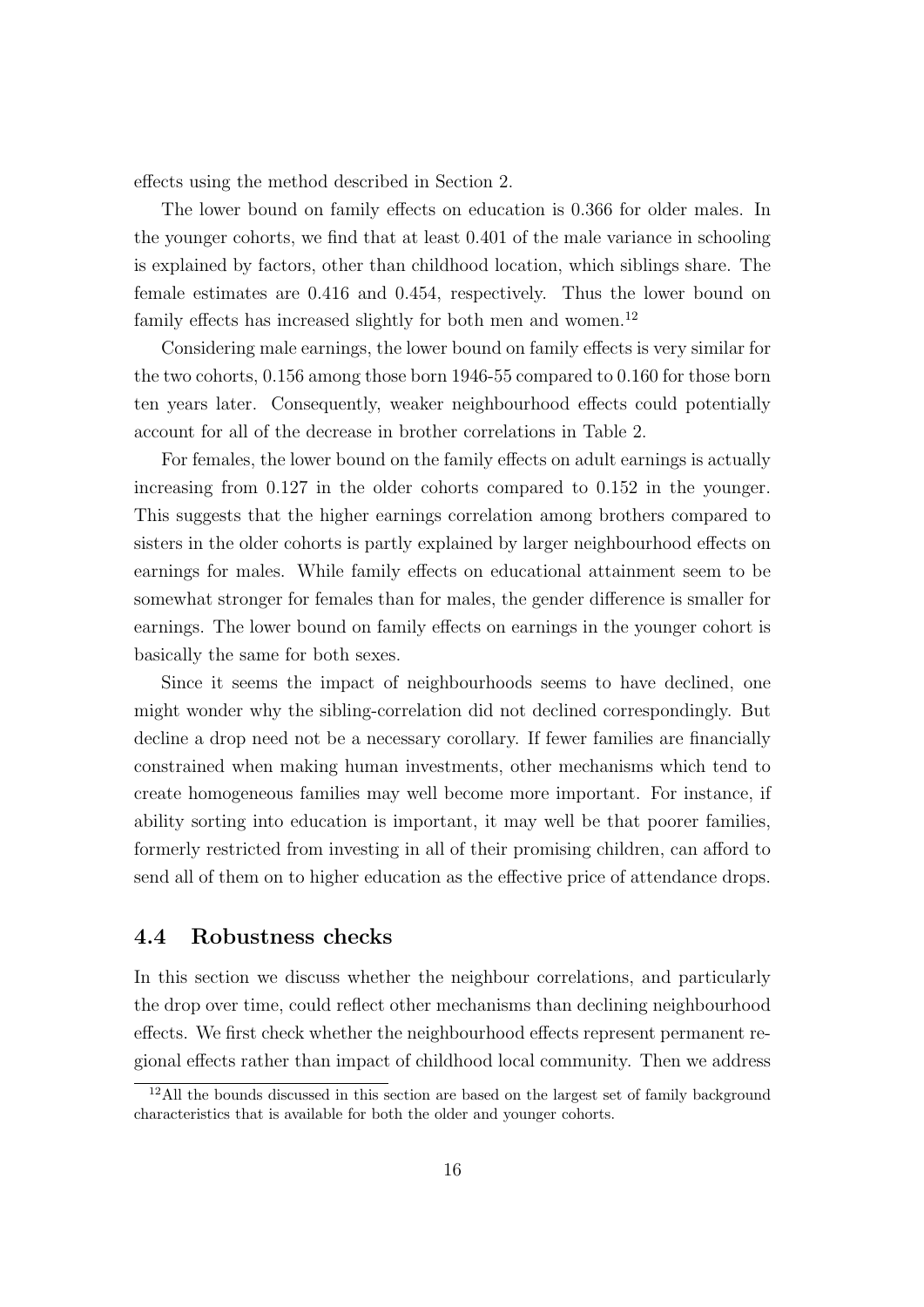the decline by discussing changes in neighbourhood boundaries, sorting, measurement error in permanent earnings and misclassification of childhood community as alternative explanations for why the upper bound on neighbourhood effects is reduced.

The neighbour correlations may reflect impact of regional characteristics rather than local effects. In other words, what we label neighbourhood effects may represent permanent differences between children growing up in different regions (e.g. urban vs non-urban areas). Moreover, in the case of adult earnings it may also reflect interaction of location preferences and regional price levels (Griliches 1979). It is well-documented that workers in urban areas in the US are paid a premium for living and working there.<sup>13</sup> If resemblance in adult earnings among neighbouring children simply reflects the interaction between geographical location preferences and regional wage and price differences, heavily influenced by where they grew up, it is only weakly related to what people think of as neighbourhood effects on adult welfare. Since we neither have a model of geographical mobility, nor good regional wage and price indices, we perform a simply check where neighbour correlations are estimated within childhood county. We add 20 county dummies to birth year variables in the process of constructing the outcome measure, and we only predict family effects on within county variation. In this way we condition out all effects of adult location that are explained by the region in which the person spent his childhood and thereby all variation in neighbourhoods across counties. If the effects are associated with region rather than neighbourhood, or if location preferences explained the correlations, we would expect the neighbour correlations to vanish. Table 3 reports the sibling and neighbour correlations, estimated within childhood county. By comparing Table 2 and Table 3, we find that the brother and sister correlations in adult outcomes are basically unchanged.

#### [Table 3 about here.]

The neighbourhood effects on educational attainment drop significantly, but do not disappear. Considering schooling years of the oldest cohorts first, the

<sup>&</sup>lt;sup>13</sup>Using our measure of earnings in a Mincer earnings equation including schooling, experience, experience squared, sex and regional dummies, the largest difference is between the counties Aust-Agder (with low earnings) and Akershus, a 0.125 log points difference.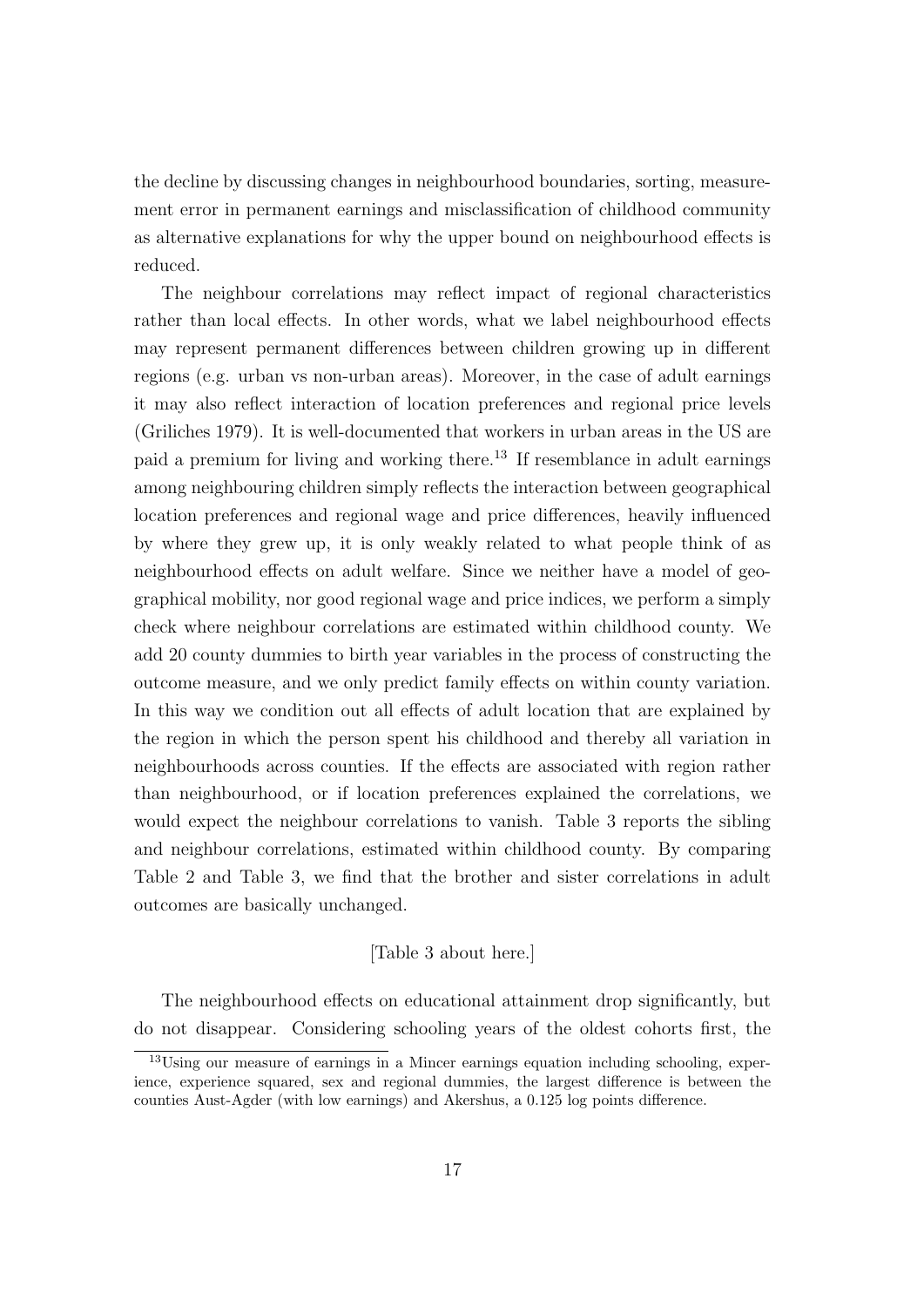neighbour correlations are reduced by approximately 25 per cent when we estimate within regions. Adjusting for childhood county has no important impact on the younger cohorts, although the within-county estimates are lower for both men and women.

Earnings correlation estimates are more affected by the childhood-region adjustment. This is what we would expect if is driven by regional wage and price differentials, since these will partly be accounted by adult location being strongly affected by childhood region. Comparing Tables 2 and 3 we see that the neighbour correlations in earnings drop by about 50 per cent when we estimate within counties. We also report the family background adjusted estimates in Table 3 following the same procedure as in Table 2. The adjustment does reduce the correlations, especially for females where the neighbour correlations in earnings end up below 0.01. The lower effects of neighbourhoods in the younger cohorts remain for both males and females. It is important to emphasise that the within-county estimates neglect all the effects of variation in neighbourhoods between counties and this downward bias can be substantial. To summarise, neighbourhood effects remain positive and declining even if we estimate within counties.

The next check is on neighbourhood boundaries which changed from 1960 to 1970. However, neighbourhoods were more narrowly defined in 1970 and the average number of residents was lower than in 1960. As the 1970 classification represents smaller communities, one would expect the estimated correlations to increase rather than fall.

In the cohort comparison we measure income at different points of the life cycle. The two sets of cohorts are measured while 25-40 and 35-50 years of age respectively. Whereas we have preferred to use permanent earnings, the correlations will be biased downward by measurement error or transitory components in our measure of average earnings (Solon, Corcoran, Gordon, and Laren 1991). One might suggest that we have a more noisy earnings measure for the younger cohort, potentially explaining the drop in the neighbour correlation. But any important bias of this kind would also affect the sibling correlations. With a simple measurement error model, the estimated correlation is proportional to the correlation in permanent earnings. Assume that any difference between our observed earnings and permanent earnings is generated by the same model for siblings and neighbours. If the drop in the estimated neighbour correlation was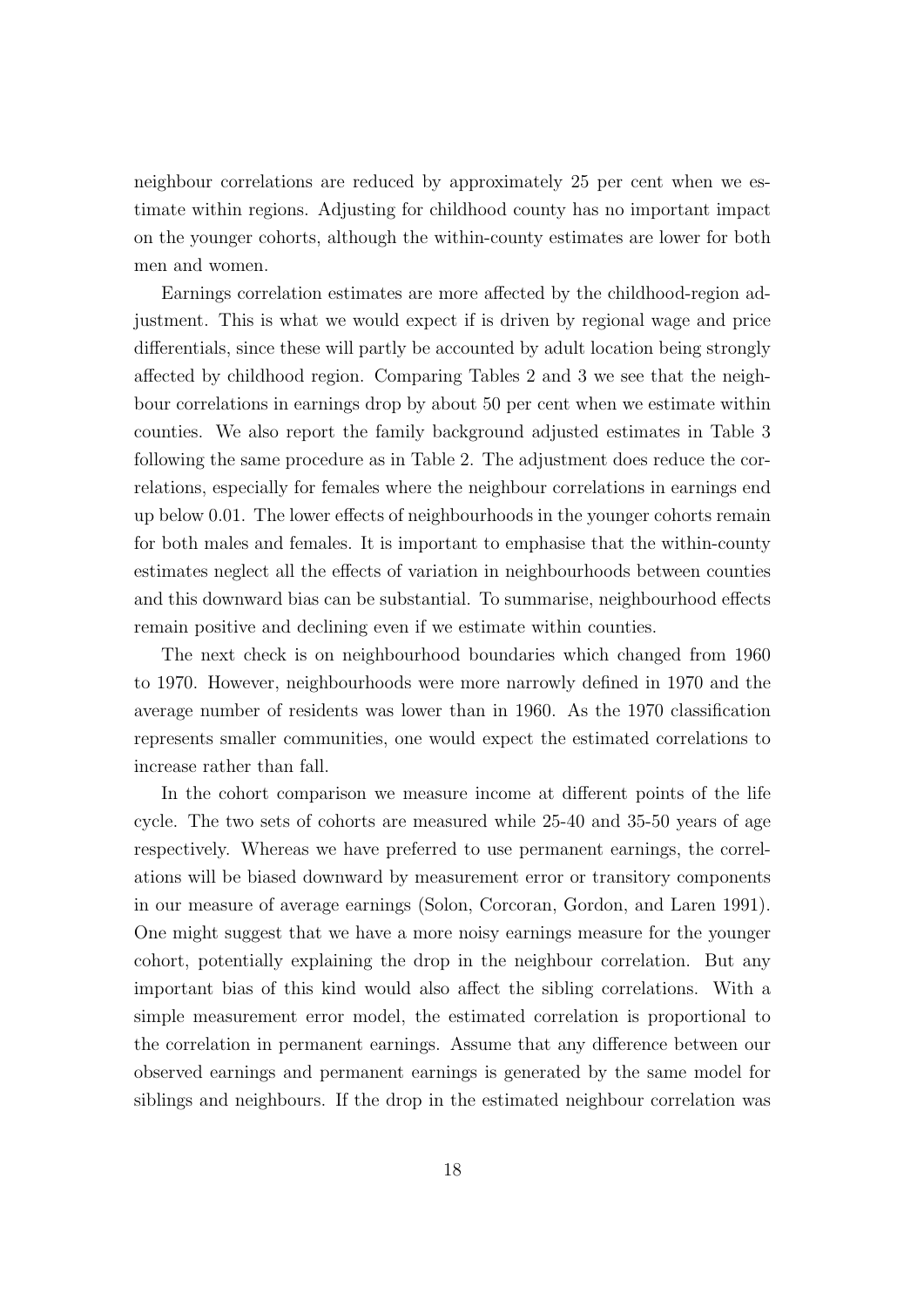generated by a different degree measurement error, we would expect a similar relative decline in the sibling correlations. The stability, and even slight increase for women, suggests that this bias is likely to be small.

We interpret the estimates as upper bounds on the neighbour effects and the true effects can be constant if sorting on unobserved family characteristics has decreased over time. We check this explanation by looking at how adult education is distributed within and between neighbourhoods over time, since we expect any trend in sorting on unobserved family background to be similar to the trend in sorting on observed characteristics. If sorting decreased from 1960 to 1970, one would expect the between-neighbourhood component of the total variance in adult education to fall. Table 4 shows the opposite. Consequently, weaker sorting leading to an upper bound which is closer to the true neighbourhood effect in the younger cohorts does not seem to be the explanation.

#### [Table 4 about here.]

Finally, community misclassification error may explain the drop in neighbourhood correlation if family mobility increased during the 1950s and throughout the 1960s. We only observe location at one point in time. Since families move, neighbourhood effects tend to be downward biased for both cohorts. On the other hand, families tend to move to similar neighbourhoods. A recent study for the United States (Kunz, Page, and Solon 2003) shows that one-year observation of location does not create a significant bias in the neighbourhood effects, but this conclusion may not be applicable to Norwegian data. This misclassification explanation cannot be checked for the full samples, as changing boundaries makes a substantial number of neighbourhoods incomparable over time. Using the subset of comparable geographical units described in Section 3.1, we estimate different correlations of those who stay in the same and those who move to a different neighbourhood during the 1970s. We limit ourselves to those aged 0–4 in 1960, because we want to follow children who can be expected to live with their parents ten years later. As we discussed in section 3.1, these tract-aggregates contain more individuals and they cover larger geographical areas than the original units.

#### [Table 5 about here.]

The first column in Table 5 reports the neighbour correlations for the 1956-60 cohorts, based on those individuals who spent at least some of their first five years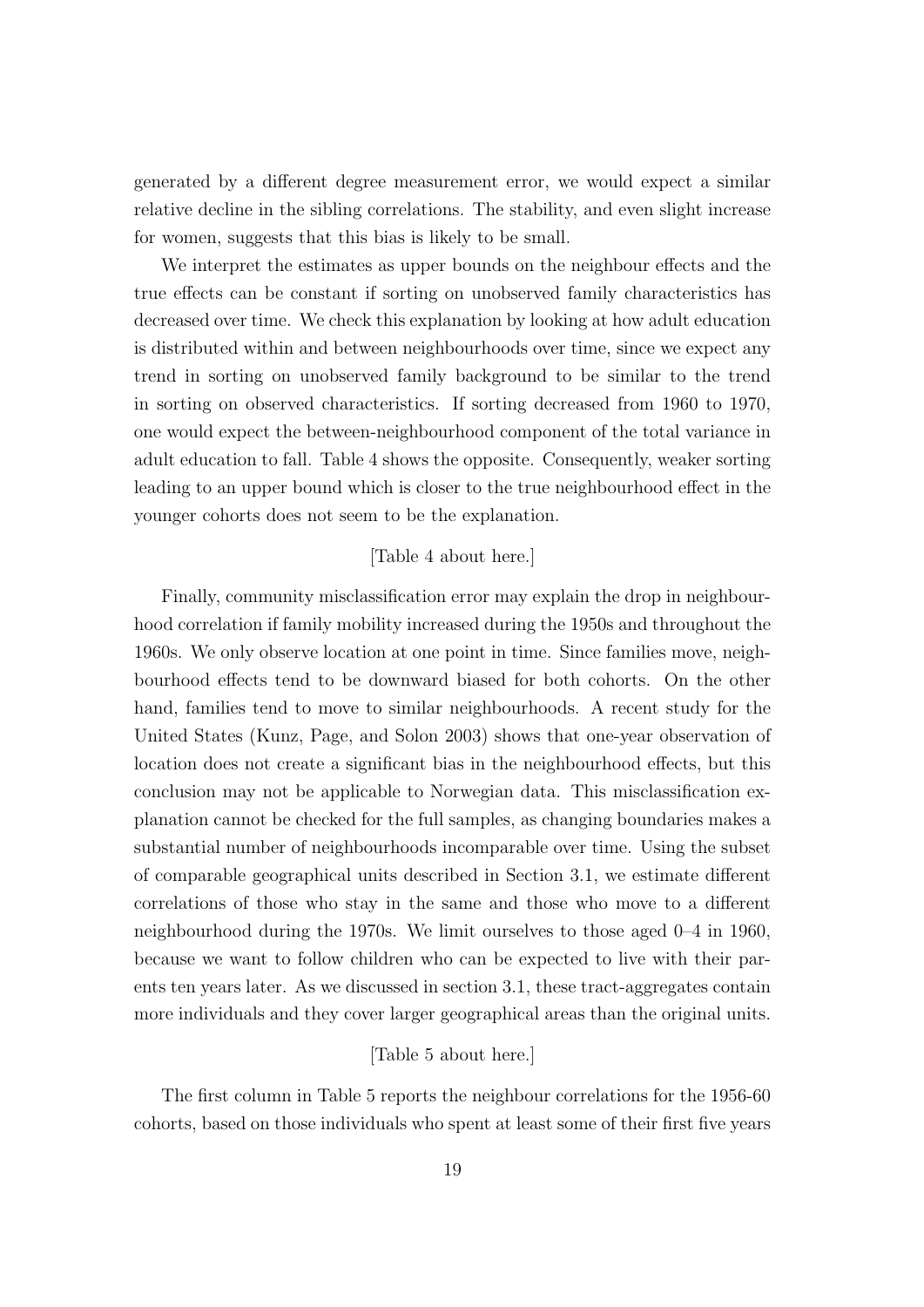in the aggregated tracts, but with the same definitions of neighbourhoods as in the previous tables. The second column is based on the aggregated tracts, using the same set of individuals. As expected, aggregation implies that correlations fall somewhat. Splitting stayers and movers in column three and four, all correlations are lower for movers than for stayers, suggesting that mobility does create a slight downward bias. For male earnings, the correlation among stayers is twice that of movers. Even if misclassification may have increased over time, the magnitude of the difference between stayers and movers is too small to provide an explanation for the drop in neighbour correlations over time.

Since changing neighbourhood boundaries, weaker sorting of families into neighbourhoods, measurement error in earnings or misclassification of neighbourhoods cannot explain the drop in neighbour correlations over time, we are fairly confident that the true impact of location during childhood has declined. Although attributing this change to public policies must be speculative, we want to point to some reforms and policy changes that we find likely to have played a role.

# 4.5 Possible explanations of declining neighbourhood effects

Local government services have been an important component in the building of the Norwegian welfare state after the Second World War. In the late 1940s real per capita local government spending increased by an annual rate of 9 per cent, remaining at a high level of around 5 per cent during the next three decades (Borge and Rattsø 2002). As a consequence, local public spending as a percentage of GDP increased from 9 per cent in the late 1940s to around 16 per cent in the 1970s. During the same period, the relative variation in spending across municipalities declined sharply. In the years before and after the Second World War, the tax base given by the local private income level largely explained the variation in spending across municipalities. Redistributive measures such as central government grants to municipalities were gradually introduced, and by 1980 the correlation between current per capita municipal spending and private income had changed from large and positive to negative. As far as neighbourhood institutions providing primary school and health care services are concerned, the first three decades after the Second World War were characterised by an over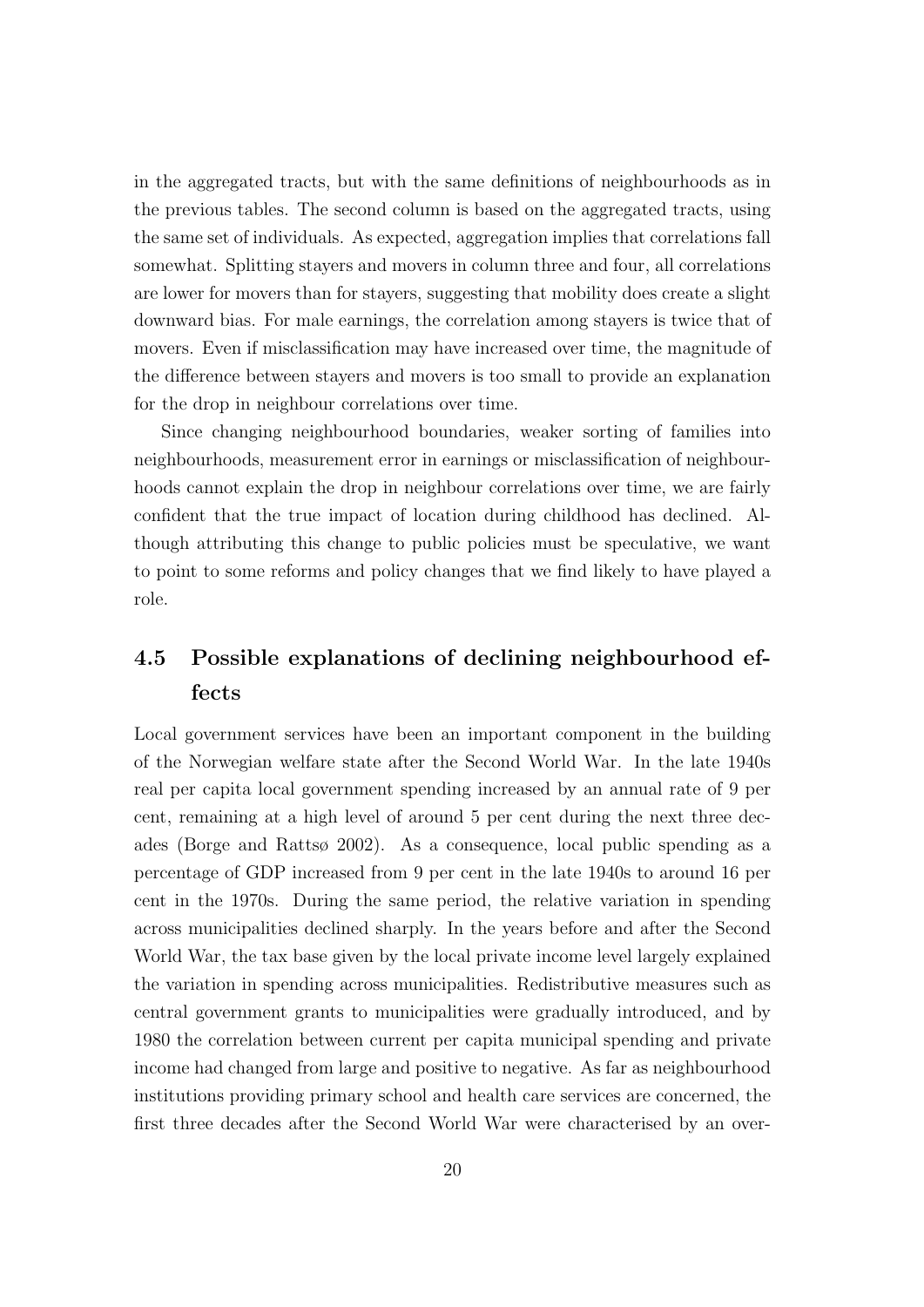all expansion and an equalisation of spending across municipalities (Falch and Tovmo 2003).

The school reforms implemented in the 1960s and 1970s are particularly interesting as possible explanations for the drop in neighbourhood effect for the cohorts growing up around 1960 and 1970. Norway experienced a sequence of school reforms during this period. The reform of the primary school system during the 1950s introduced a common curriculum in all communities, as well as access to the same number of teaching hours throughout the country. The comprehensive school reform of the 1960s increased the minimum level of schooling from 7 to 9 years, unified the education system and provided a common curriculum for all schools. In the 1970s regional colleges were established to enhance equality of opportunity in terms of transition to higher education for people growing up in all regions. The total number of students in higher education grew by 53 per cent between 1971 and 1981 (table 190, Statistics Norway 2001).

Probably the most extensive of the school reforms was the comprehensive school reform implemented between 1960 and 1970. The aims of the reform were stated explicitly in several governmental background papers. They were to raise the level of education, to smooth the transition into higher education and to enhance equality of opportunities across socio-economic and geographical backgrounds. It is expected that this reform reduced the effect of family background as well as neighbourhoods from 1960 to 1970. While most of the cohorts born between 1946-55 completed compulsory education before the reform, the 1956-65 cohorts went to the new comprehensive schools. Analyses of the participation rate to higher education for cohorts born from 1942-1970 show a strong degree of regional equalisation (Hægeland, Klette, and Salvanes 1999). The comprehensive school reform weakened the impact of socio-economic background on transition to higher education (Aakvik, Salvanes, and Vaage 2003).

Access to student grants and loans was expanded in the late 1960s and early 1970s. A grant for students older than 16 who lived more than 40 km away from their parents was introduced in 1968. Generally, from the age of 18 all students were entitled to a subsidised loan which covered living expenses. Tuition fees at Norwegian universities have been negligible. One motivation for the student grant and loan scheme introduced during the late 1960s was to promote equality of opportunity, such that educational qualifications could be attained independent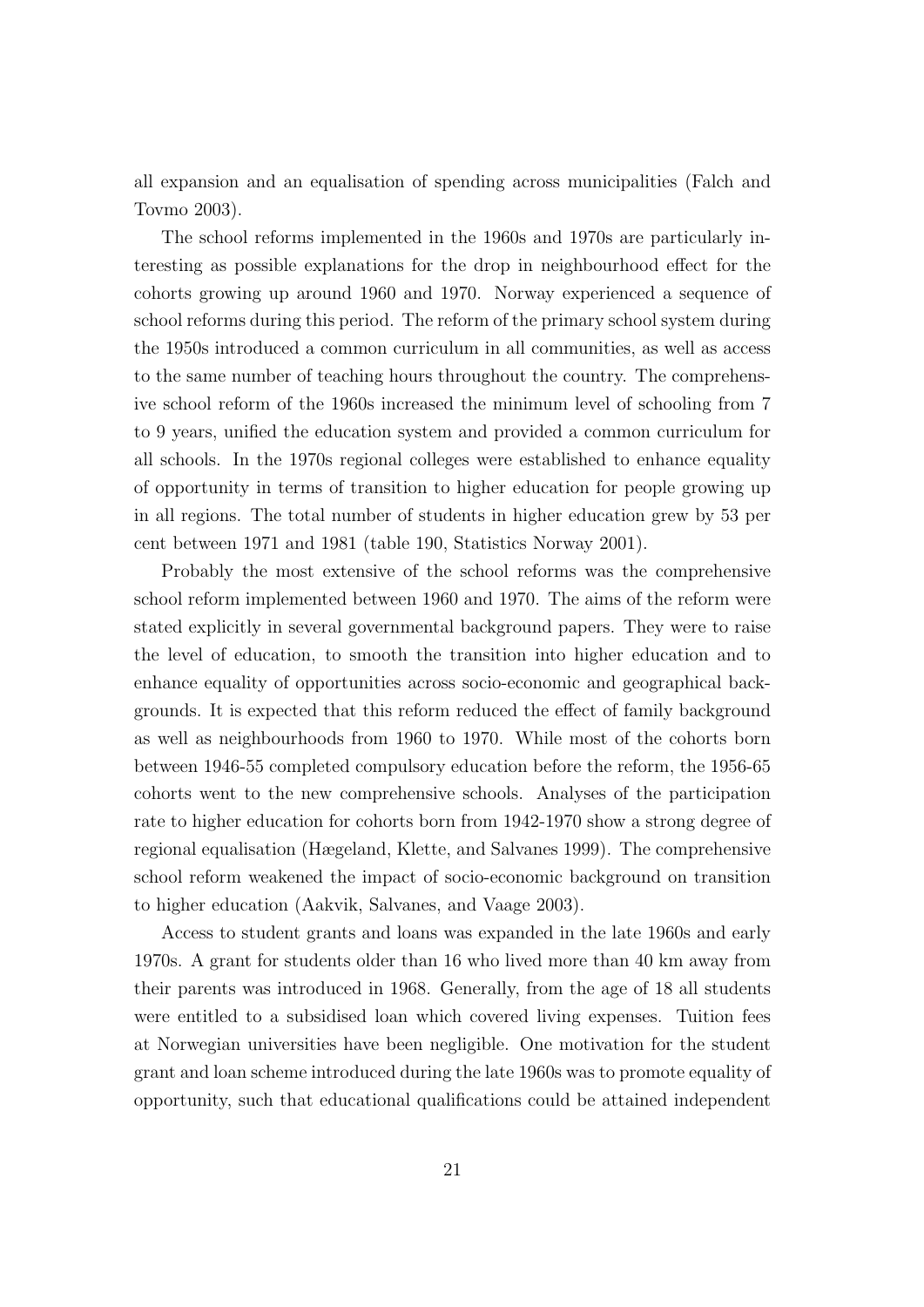of geographical location, age, gender, economic or social status.<sup>14</sup>

### 5 Concluding Remarks

Family background and childhood neighbourhood play an important role in explaining adult education and earnings. While most studies evaluating the combined effects of family and neighbourhoods are from the United States, we present evidence from a country with different labour market institutions, educational system and welfare policies. Census data from Norway enable us to construct neighbourhoods and use a detailed set of family background variables. We focus especially on whether the impacts of neighbourhoods and families have changed over time, estimating separate parameters for children born 1946-55 and those born ten years later. Our main results can be summarised as follows.

Neighbour correlations in years of schooling for the 1946-55 birth cohorts are 0.112 for boys and 0.103 for girls. The log earnings correlations are estimated to be 0.059 and 0.029, respectively. Comparing the 1946-55 with the 1956-65 birth cohorts, we find a declining effect of neighbourhoods as the correlations are reduced by approximately one half.

Neighbour correlations are upward biased estimates of the influence of local childhood environments because similar families cluster in communities. We tighten the bound on the variance of neighbourhood effects by using data on observed family background. Adjusting for observed family background, the correlations drop considerably, for education down to 0.043 and 0.041 for the oldest boys and girls, respectively. Earnings correlations among neighbouring children born 1946-55 are reduced to 0.047 and 0.021, for boys and girls respectively. In the younger cohorts, the neighbour correlations are approximately reduced by half.

We discuss whether the decline in neighbour correlation reflect changes in neighbourhood boundaries or reduced sorting of families into communities, and reject these explanations. Although higher geographical mobility among parents and measurement error in adult earnings for the younger cohorts may contribute to lower earnings correlations among neighbouring children over time, these

<sup>14</sup>This was later formulated in the first paragraph in "Lov om utdanningsstøtte til elever og studenter", law of 26.04.1985, no. 21.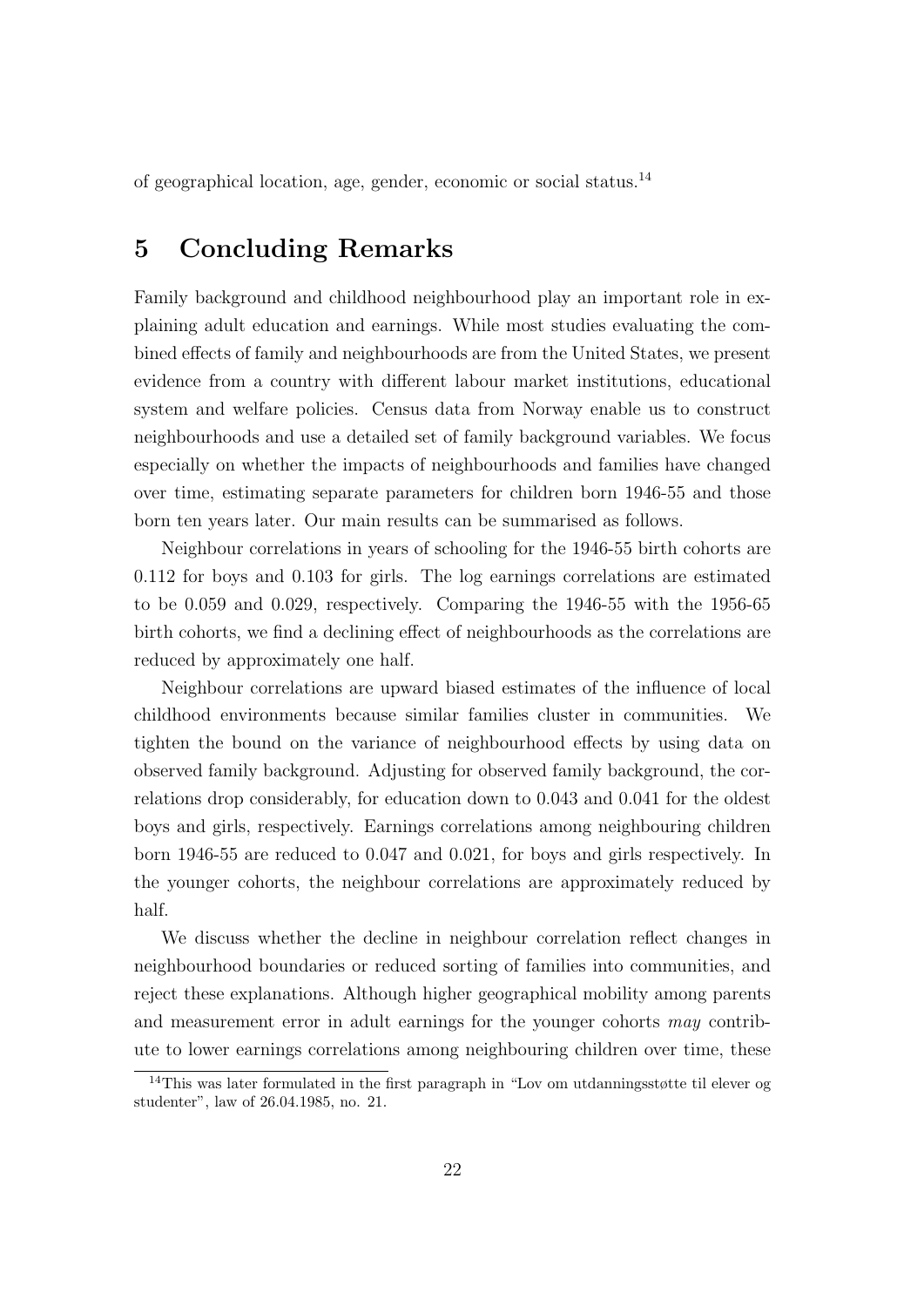factors only explain a minor part.

The impact of families, net of neighbourhood effects shared by siblings, is found to be fairly stable across cohorts. For adult earnings we find adjusted brother correlations of 0.156 and 0.160, for the older and younger cohorts respectively. The corresponding sister correlations are 0.127 and 0.152, suggesting a convergence between sexes.

Families and neighbourhoods have weaker effects on adult outcomes in Norway than in the United States, adding to the evidence that intergenerational mobility is higher in the Scandinavian welfare states than in the United States (Björklund and Jäntti 1997). We offer no rigorous tests of why neighbourhoods explain a lower fraction of the variation in adult outcomes among the younger cohorts; however, we single out the expansion of local government services in general, and education reforms in particular, as important candidates. These policies were implicitly targeted to promote equality of opportunity. These policy reforms affected the post-war birth cohorts differently. In particular, those born after 1955 faced a more similar school system and lower costs of educational investment than those born during the previous decade.

# References

- Aakvik, A., Salvanes, K. G., and Vaage, K. (2003). 'Measuring heterogeneity in the returns to education in Norway using educational reforms', IZA Discussion Paper 815.
- Altonji, J. G. (1988). 'The effects of family background and school characteristics on education and labor market outcomes of relatives', mimeo, Northwestern University.
- Björklund, A., Eriksson, T., Jäntti, M., Raaum, O., and Österbacka, E. (2002). 'Brother correlations in earnings in Denmark, Finland, Norway and Sweden compared to the United States', Journal of Population Economics, vol. 15, pp. 757–772.
- Björklund, A. and Jäntti, M. (1997). 'Intergenerational income mobility in Sweden compared to the United States', American Economic Review, vol. 87, pp. 1009–1018.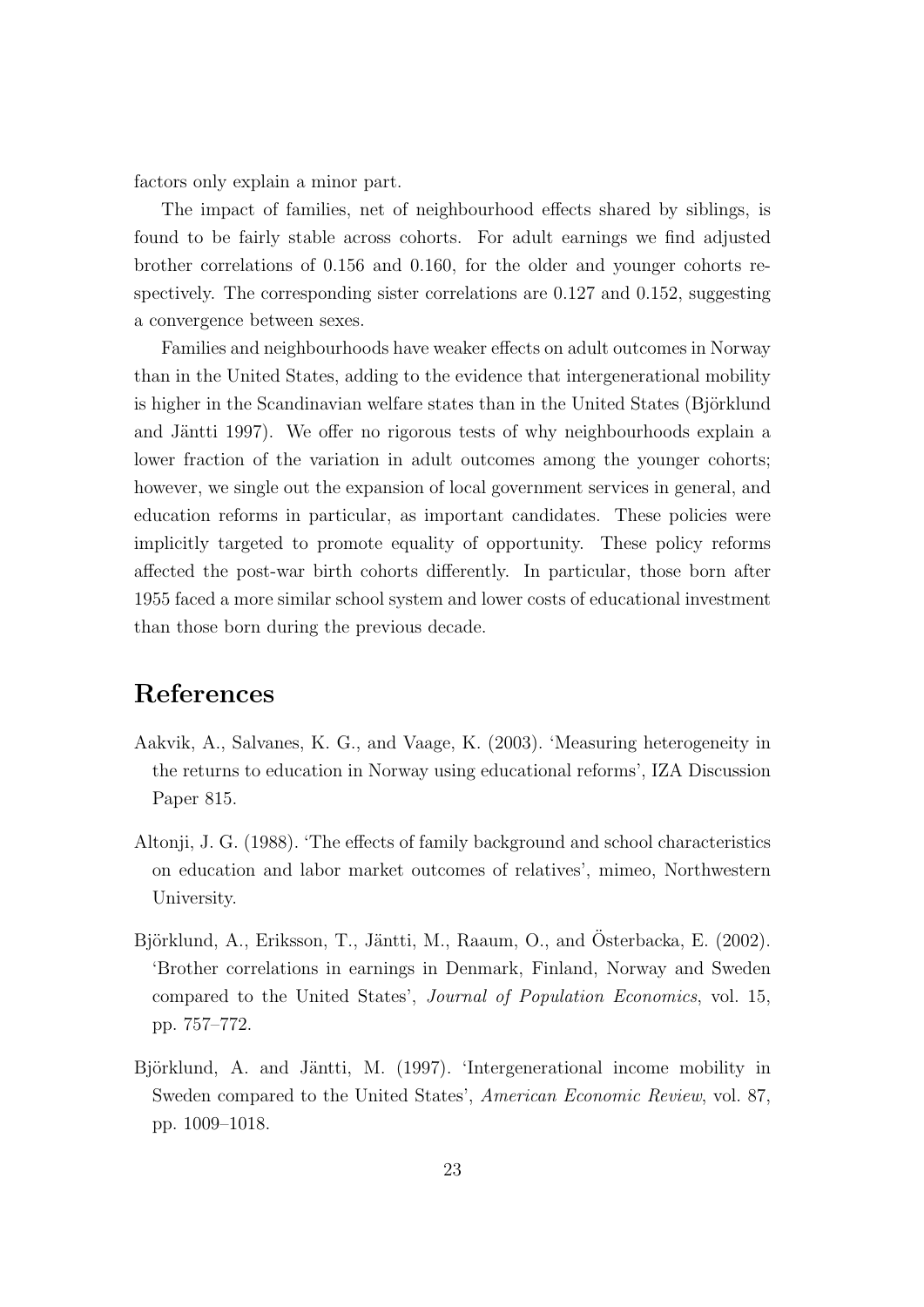- Black, S. E. (1999). 'Do better schools matter? Parental valuation of elementary education', Quarterly Journal of Economics, vol. 114, pp. 577–599.
- Borge, L.-E. and Rattsø, J. (2002). 'Spending growth with vertical fiscal imbalance: Norway 1880–1990', Economics and Politics, vol. 14, pp. 351–373.
- Bound, J., Griliches, Z., and Hall, B. H. (1986). 'Wages, schooling and IQ of brothers and sisters: Do the family factors differ?', International Economic Review, vol. 27, pp. 77–105.
- Bureau of the Census (1994). Geographic Areas Reference Manual, U.S. Dept. of Commerce, Economics and Statistics Administration, Bureau of the Census, Washington, D.C.
- Byfuglien, J. and Langen, O. R. (1983). 'Grunnkretser, tettsteder og menigheter: Dokumentasjon 1980', Rapport 13/83, Statistisk Sentralbyrå.
- Conley, T. G. and Topa, G. (2002). 'Socio-economic distance and spatial patterns in unemployment', Journal of Applied Econometrics, vol. 17, pp. 303–327.
- Dearden, L., Machin, S., and Reed, H. (1997). 'Intergenerational mobility in Britain', The Economic Journal, vol. 107, pp. 47–66.
- Durlauf, S. N. (2001). 'The memberships theory of poverty: The role of group affiliations in determining socioeconomic outcomes', in 'Understanding Poverty', (eds. S. H. Danziger and R. H. Haveman), chap. 11, Harvard University Press, pp. 392–416.
- Edin, P.-A., Fredriksson, P., and Åslund, O. (2003). 'Ethnic enclaves and the economic success of immigrants – evidence from a natural experiment', Quarterly Journal of Economics, vol. 118, pp. 329–357.
- Ermisch, J. and Francesconi, M. (2001). 'Family matters: Impacts of family background on educational attainments', Economica, vol. 68, pp. 137–156.
- Falch, T. and Tovmo, P. (2003). 'Norwegian local public finance in the 1930s', European Review of Economic History, vol. 7, pp. 127–154.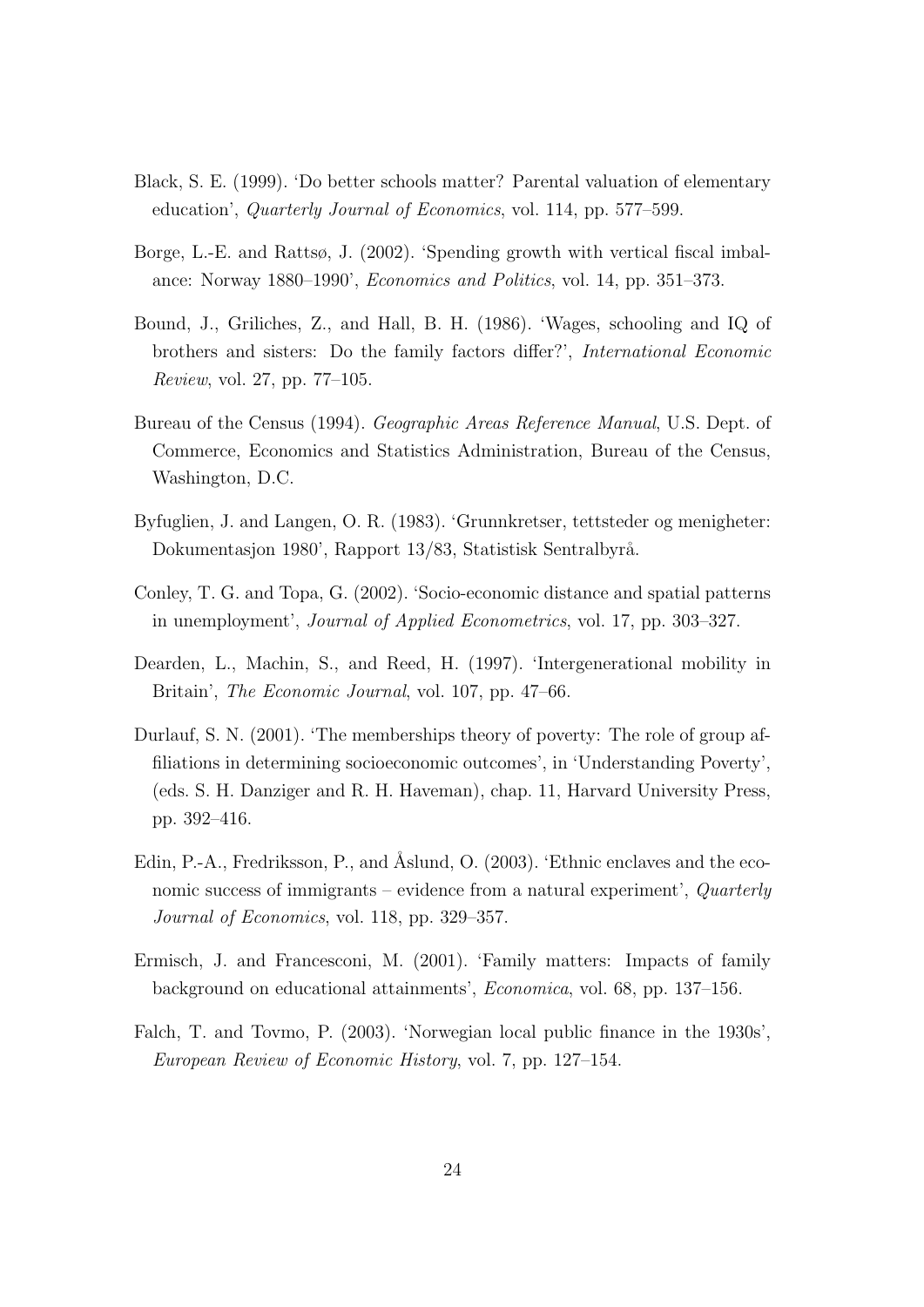- Gibbons, S. (2002). 'Neighbourhood effects on educational achievement: Evidence from the Census and National Child Development Study', mimeo, Centre for Economics and Education.
- Gibbons, S. (2003). 'Paying for good neighbours: Estimating the value of an educated community', Urban Studies, vol. 40, pp. 809–833.
- Gibbons, S. and Machin, S. (2002). 'Valuing english primary schools', forthcoming, Journal of Urban Economics.
- Ginther, D., Haveman, R., and Wolfe, B. (2000). 'Neighborhood attributes as determinants of children's outcomes: How robust are the relationships?', Journal of Human Resources, vol. 35, pp. 603–42.
- Griliches, Z. (1979). 'Sibling models and data in economics: Beginnings of a survey', Journal of Political Economy, vol. 87, pp. S37–64.
- Hægeland, T., Klette, T. J., and Salvanes, K. G. (1999). 'Declining returns to education in Norway? comparing estimates across cohorts, sectors and time', Scandinavian Journal of Economics, vol. 101, pp. 555–576.
- Jargowsky, P. A. (1996). 'Take the money and run: Economic segregation in U.S. metropolitan areas', American Sociological Review, vol. 61, pp. 984–998.
- Katz, L. F., Kling, J. R., and Liebman, J. B. (2001). 'Moving to opportunity in Boston: Early results of a randomized mobility experiment', Quarterly Journal of Economics, vol. 116, pp. 607–654.
- Kremer, M. (1997). 'How much does sorting increase inequality?', *Quarterly* Journal of Economics, vol. 112, pp. 115–139.
- Kunz, J., Page, M. E., and Solon, G. (2003). 'Are point-in-time measures of neighborhood characteristics useful proxies for children's long-run neighborhood environment?', *Economics Letters*, vol. 79, pp. 231–237.
- Langen, O. R. (1975). 'Folketellingskretsene i Norge 1960 og 1970: Sammenliknbare kretsenheter.', mimeo Geografisk institutt, Norges Handelshøyskole og Universitetet i Bergen, geografiske studier av utkantstrøk i Norge, Arbeidsrapport nr. 6.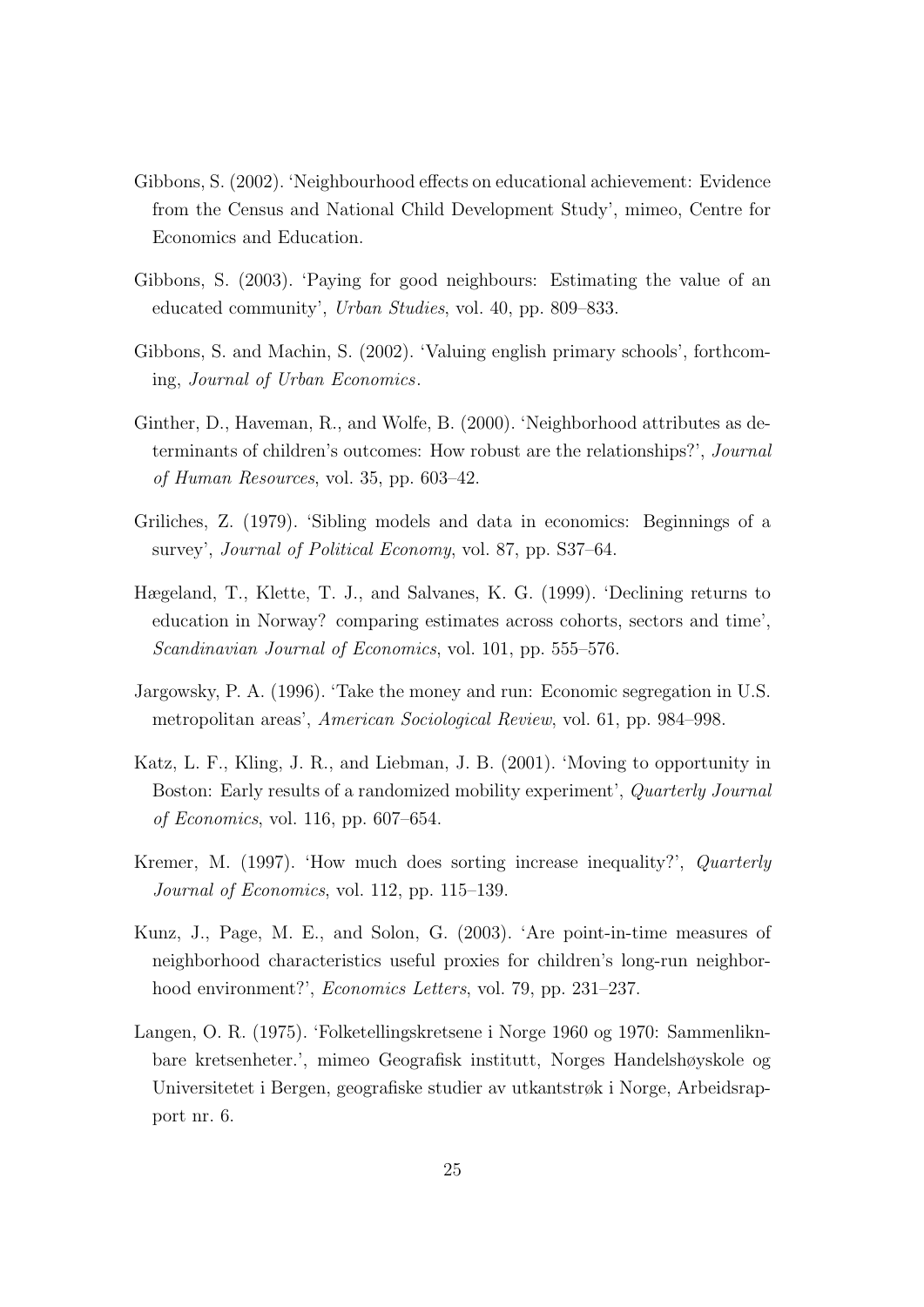- Møen, J., Salvanes, K. G., and Sørensen, E. Ø. (2003). 'Documentation of the linked employer-employee dataset at Norwegian School of Economics', mimeo, Norwegian School of Economics.
- Oreopoulos, P. (2003). 'The long-run consequences of living in a poor neighborhood', forthcoming, *Quarterly Journal of Economics*.
- Page, M. E. and Solon, G. (2003). 'Correlations between brothers and neighboring boys in their adult earnings: The importance of being urban', forthcoming, Journal of Labor Economics.
- Solon, G. (1999). 'Intergenerational mobility in the labor market', in 'Handbook of Labor Economics', (eds. O. Ashenfelter and D. Card), vol. 3a, chap. 29, Amsterdam: North-Holland, pp. 1761–1800.
- Solon, G., Corcoran, M., Gordon, R., and Laren, D. (1991). 'A longitudinal analysis of sibling correlations in economic status', Journal of Human Resources, vol. 26, pp. 509–534.
- Solon, G., Page, M. E., and Duncan, G. J. (2000). 'Correlation between neighboring children in their subsequent educational attainment', Review of Economics and Statistics, vol. 82, pp. 383–392.
- Statistics Norway (2001). Statistical Yearbook 2001, Statistics Norway.
- Topa, G. (2001). 'Social interactions, local spillovers and unemployment', Review of Economic Studies, vol. 68, pp. 261–295.
- Vassenden, E. (1995). 'The register of the level of education: a product of the integration of other registers, census and surveys', Statistisk sentralbyrå, Notater 95/4.
- Vassenden, K. (1987). 'Folke- og boligtellingene 1960, 1970 og 1980: Dokumentasjon av de sammenlignbare filene', Statistisk sentralbyrå, Notater 87/2.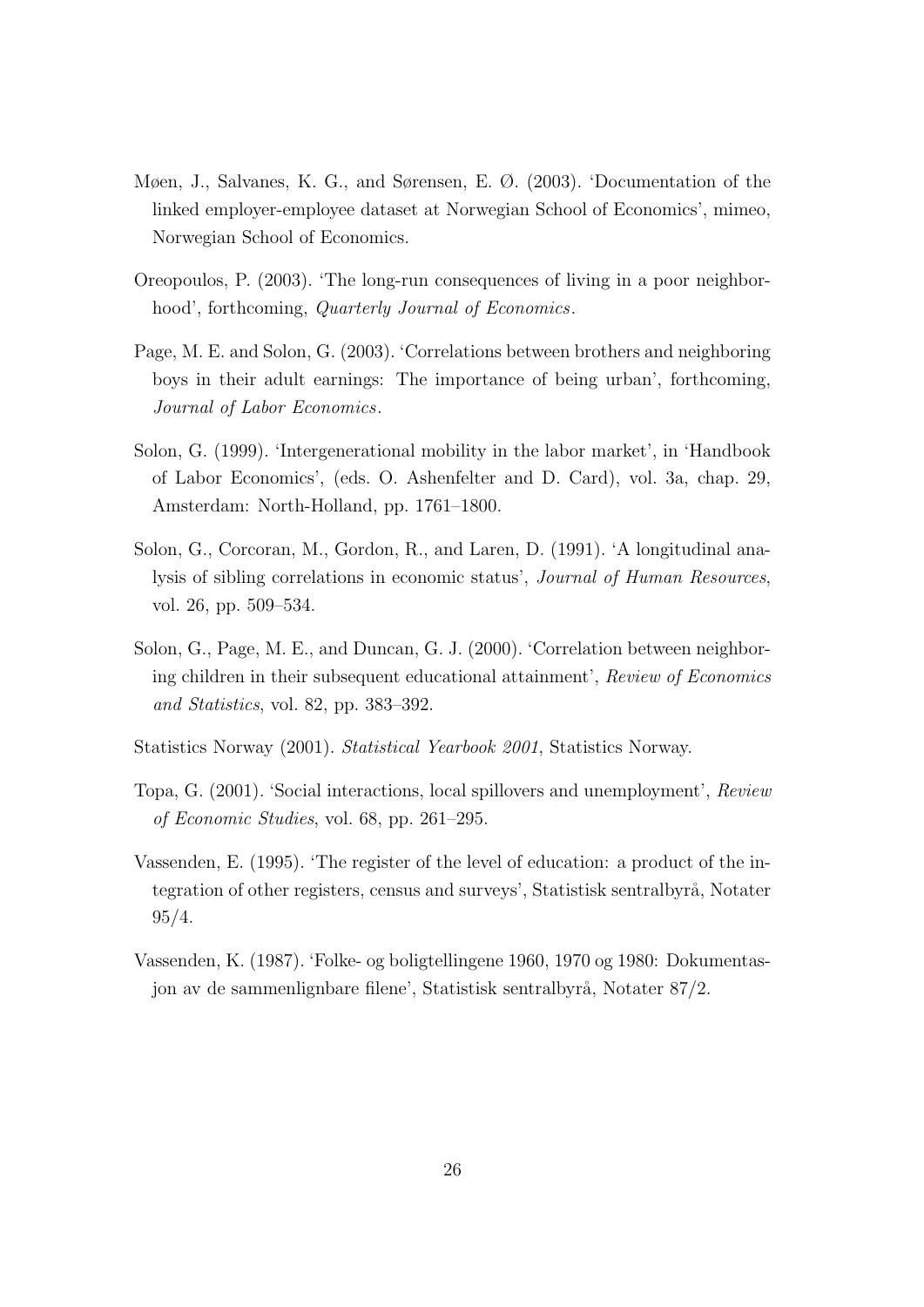|                              | $1946 - 55$ cohorts |           |         | $1956 - 65$ cohorts |           |         |  |
|------------------------------|---------------------|-----------|---------|---------------------|-----------|---------|--|
|                              | earnings            | education | pop.    | earnings            | education | pop.    |  |
| Male:                        |                     |           |         |                     |           |         |  |
| mean age                     | 44.48               | 44.48     | 44.56   | 34.38               | 34.39     | 34.41   |  |
| mean education (years)       | 11.53               | 11.45     | 11.58   | 11.89               | 11.86     | 11.91   |  |
| (standard deviation)         | 2.89                | 2.92      | 2.93    | 2.30                | 2.39      | 2.30    |  |
| mean log av earnings 1995    | 12.31               | 12.30     | 12.31   | 12.19               | 12.20     | 12.20   |  |
| (standard deviation)         | 0.57                | 0.58      | 0.58    | 0.55                | 0.55      | 0.55    |  |
| share full time working 1995 | 0.735               | 0.704     | 0.714   | 0.733               | 0.720     | 0.726   |  |
| share unemployed 1995        | 0.075               | 0.074     | 0.072   | 0.108               | 0.108     | 0.107   |  |
| number of people             | 106 287             | 113 739   | 290 345 | 122 413             | 125 436   | 297 734 |  |
| Female:                      |                     |           |         |                     |           |         |  |
| mean age                     | 44.49               | 44.48     | 44.55   | 34.40               | 34.41     | 34.47   |  |
| mean education (years)       | 11.00               | 10.88     | 10.99   | 11.84               | 11.74     | 11.82   |  |
| (standard deviation)         | 2.60                | 2.60      | 2.60    | 2.29                | 2.27      | 2.28    |  |
| mean log av earnings 1995    | 11.77               | 11.76     | 11.77   | 11.67               | 11.66     | 11.68   |  |
| (standard deviation)         | 0.62                | 0.63      | 0.63    | 0.66                | 0.66      | 0.66    |  |
| share full time working 1995 | 0.460               | 0.429     | 0.430   | 0.436               | 0.408     | 0.412   |  |
| share unemployed 1995        | 0.064               | 0.064     | 0.063   | 0.102               | 0.103     | 0.100   |  |
| number of people             | 92 581              | 103 109   | 278 381 | 103 308             | 114 549   | 286 074 |  |

Table 1. Comparison of samples with population

Note: The table compares the samples that remains after linking the administrative files with the census files and restricting the sample to tracts with at least two families of two individuals with non-missing observations.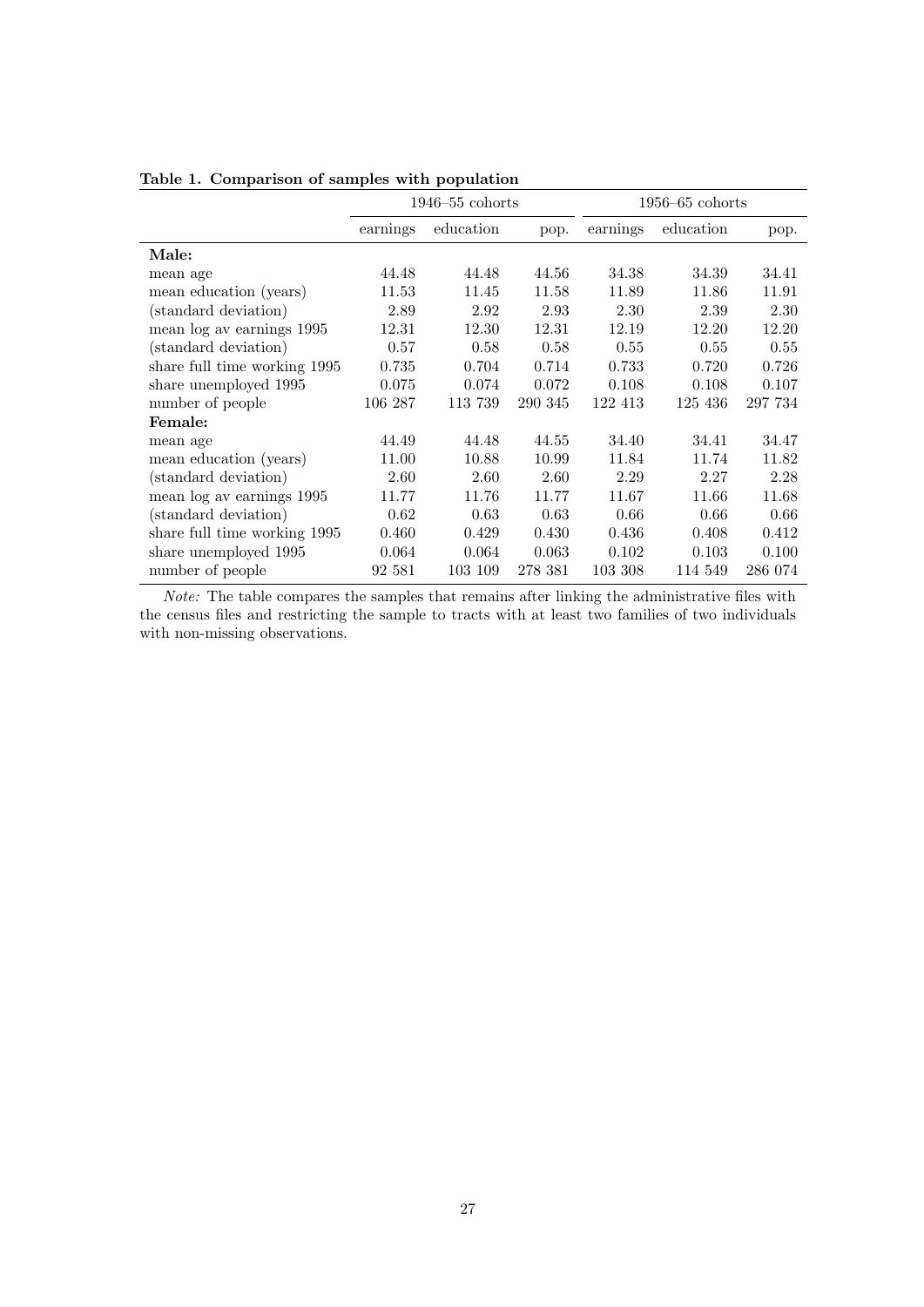|         |                                         | Siblings |                    |                    | Neighbours         |
|---------|-----------------------------------------|----------|--------------------|--------------------|--------------------|
|         |                                         | 1946–55  | 1956-65            | 1946-55            | 1956-65            |
|         | <b>Education 1995</b>                   |          |                    |                    |                    |
| males   |                                         | 0.4150   | 0.4213             | 0.1121             | 0.0612             |
|         |                                         | (0.0088) | (0.0075)           | (0.0261)           | (0.0075)           |
|         | adjusted for parental education (PE)    |          |                    | 0.0590             | 0.0245             |
|         | adjusted for family structure (FS)      |          |                    | (0.0111)           | (0.0030)           |
|         |                                         |          |                    | 0.1105<br>(0.0260) | 0.0602<br>(0.0076) |
|         | adjusted for PE and FS                  |          |                    | 0.0494             | 0.0206             |
|         |                                         |          |                    | (0.0094)           | (0.0032)           |
|         | adjusted for PE, FS and parental income |          |                    |                    | 0.0163             |
|         |                                         |          |                    |                    | (0.0034)           |
| females |                                         | 0.4561   | 0.4739             | 0.1027             | 0.0653             |
|         |                                         | (0.0064) | (0.0080)           | (0.0213)           | (0.0095)           |
|         | adjusted for parental education (PE)    |          |                    | 0.0493             | 0.0245             |
|         |                                         |          |                    | (0.0062)           | (0.0046)           |
|         | adjusted for family structure (FS)      |          |                    | $0.1013\,$         | 0.0642             |
|         |                                         |          |                    | (0.0205)           | (0.0095)           |
|         | adjusted for PE and FS                  |          |                    | 0.0405             | 0.0202             |
|         | adjusted for PE, FS and parental income |          |                    | (0.0046)           | (0.0050)<br>0.0153 |
|         |                                         |          |                    |                    | (0.0050)           |
|         |                                         |          |                    |                    |                    |
|         | Average log Earnings 1990-95            | 0.2032   |                    |                    |                    |
| males   |                                         | (0.0082) | 0.1845<br>(0.0059) | 0.0591<br>(0.0074) | 0.0283<br>(0.0051) |
|         | adjusted for parental education (PE)    |          |                    | 0.0499             | 0.0252             |
|         |                                         |          |                    | (0.0059)           | (0.0047)           |
|         | adjusted for family structure (FS)      |          |                    | 0.0584             | 0.0280             |
|         |                                         |          |                    | (0.0077)           | (0.0048)           |
|         | adjusted for PE and FS                  |          |                    | 0.0470             | 0.0245             |
|         |                                         |          |                    | (0.0053)           | (0.0052)           |
|         | adjusted for PE, FS and parental income |          |                    |                    | 0.0221             |
|         |                                         |          |                    |                    | (0.0051)           |
| females |                                         | 0.1480   | 0.1645             | 0.0292             | 0.0201             |
|         |                                         | (0.0053) | (0.0043)           | (0.0055)           | (0.0024)           |
|         | adjusted for parental education (PE)    |          |                    | 0.0225             | 0.0141             |
|         |                                         |          |                    | (0.0041)           | (0.0022)           |
|         | adjusted for family structure (FS)      |          |                    | 0.0287<br>(0.0051) | 0.0197<br>(0.0024) |
|         | adjusted for PE and FS                  |          |                    | 0.0206             | 0.0127             |
|         |                                         |          |                    | (0.0036)           | (0.0021)           |
|         | adjusted for PE, FS and parental income |          |                    |                    | 0.0104             |
|         |                                         |          |                    |                    | (0.0021)           |

|           | Table 2. Correlation in education and adult earnings among siblings and neighbouring |  |  |  |  |  |
|-----------|--------------------------------------------------------------------------------------|--|--|--|--|--|
| children. |                                                                                      |  |  |  |  |  |

Note: Estimated on the full population of those aged between 5–15 in the year of the census in families with at least 2 children in this age span, and in neighbourhoods with at least two such families. Correlations in education based on 1995 data, the earnings measure is the mean of logarithm of earnings 1990–95, dropping those years before completion of education or with less than NOK (1998) 10,000 in earnings.

The variables for parental education include a 4th degree polynomial in mother's and father's education and a first degree interaction term and dummies for whether any of these are missing. The family structure variables include indicators for whether parents are currently divorced, separated, presence of a step-parent or non-biological parents, single parents and size of the household. Parental income consists of the logarithm of the income of the responsible adults and indicators for whether any of these are missing.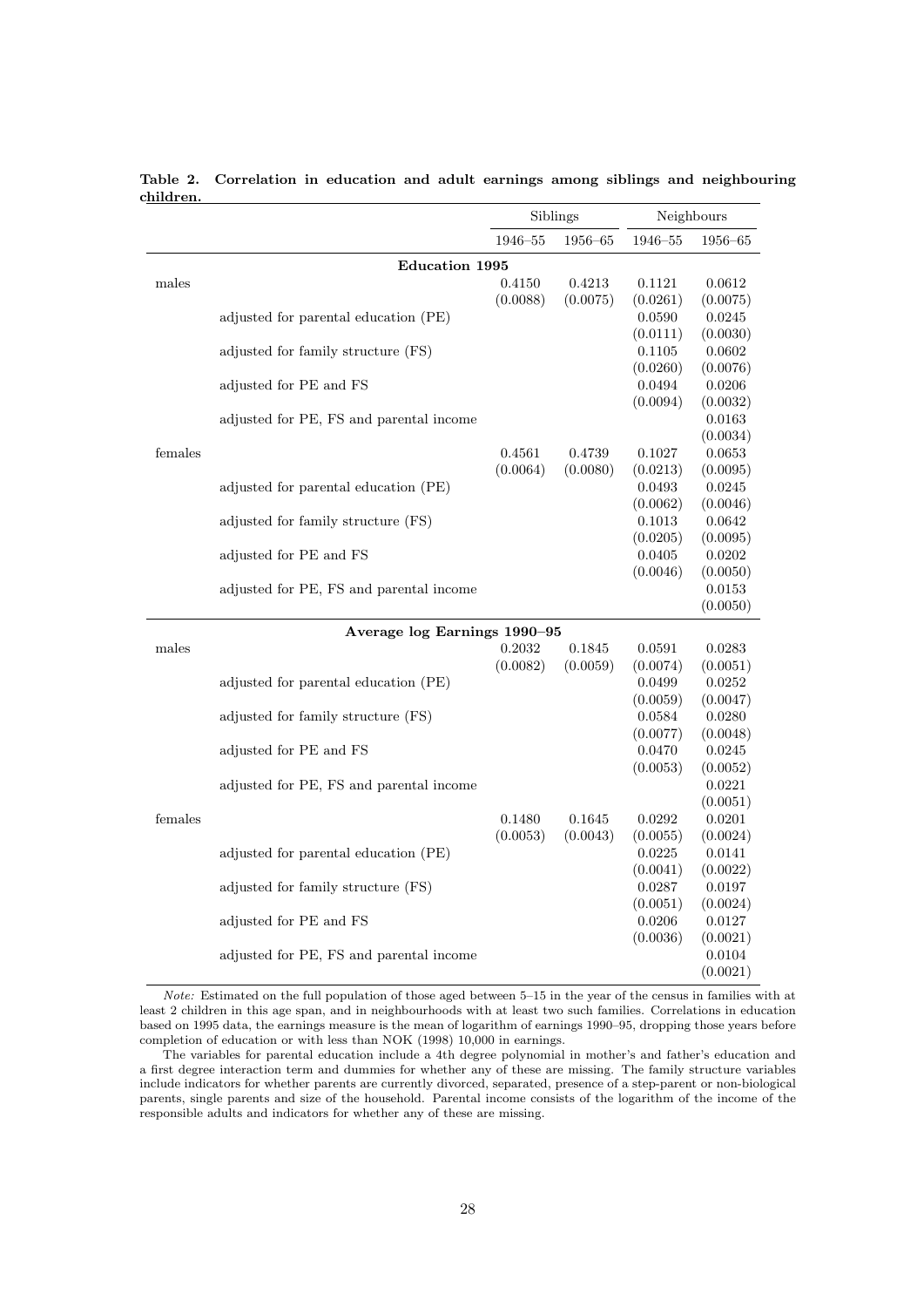|         |                                         |                    | Siblings           |                    | Neighbours         |
|---------|-----------------------------------------|--------------------|--------------------|--------------------|--------------------|
|         |                                         | $1946 - 55$        | 1956-65            | 1946-55            | $1956 - 65$        |
|         | <b>Education 1995</b>                   |                    |                    |                    |                    |
| males   | within childhood county                 | 0.4057<br>(0.0070) | 0.4177<br>(0.0067) | 0.0885<br>(0.0182) | 0.0562<br>(0.0065) |
|         | adjusted for parental education (PE)    |                    |                    | 0.0587             | 0.0270             |
|         |                                         |                    |                    | (0.0121)           | (0.0032)           |
|         | adjusted for family structure (FS)      |                    |                    | 0.0879             | 0.0556             |
|         |                                         |                    |                    | (0.0184)           | (0.0061)           |
|         | adjusted for PE and FS                  |                    |                    | 0.0563             | 0.0247             |
|         |                                         |                    |                    | (0.0135)           | (0.0031)           |
|         | adjusted for PE, FS and parental income |                    |                    |                    | 0.0220             |
|         |                                         |                    |                    |                    | (0.0035)           |
| females | within childhood county                 | 0.4495             | 0.4694             | 0.0787             | 0.0622             |
|         | adjusted for parental education (PE)    | (0.0052)           | (0.0070)           | (0.0112)           | (0.0082)<br>0.0295 |
|         |                                         |                    |                    | 0.0485<br>(0.0051) | (0.0049)           |
|         | adjusted for Family structure (FS)      |                    |                    | 0.0781             | 0.0616             |
|         |                                         |                    |                    | (0.0114)           | (0.0086)           |
|         | adjusted for PE and FS                  |                    |                    | 0.0460             | 0.0270             |
|         |                                         |                    |                    | (0.0058)           | (0.0043)           |
|         | adjusted for PE, FS and parental income |                    |                    |                    | 0.0240             |
|         |                                         |                    |                    |                    | (0.0049)           |
|         | Average log Earnings 1990-95            |                    |                    |                    |                    |
| males   | within childhood county                 | 0.1831             | 0.1714             | 0.0310             | 0.0131             |
|         |                                         | (0.0065)           | (0.0052)           | (0.0036)           | (0.0023)           |
|         | adjusted for parental education (PE)    |                    |                    | 0.0259             | 0.0131             |
|         |                                         |                    |                    | (0.0029)           | (0.0020)           |
|         | adjusted for family structure (FS)      |                    |                    | 0.0307             | 0.0107             |
|         |                                         |                    |                    | (0.0036)           | (0.0020)           |
|         | adjusted for PE and FS                  |                    |                    | 0.0251             | 0.0129             |
|         |                                         |                    |                    | (0.0033)           | (0.0022)           |
|         | adjusted for PE, FS and parental income |                    |                    |                    | 0.0087<br>(0.0022) |
| females | within childhood county                 | 0.1406             | 0.1579             | 0.0127             | 0.0117             |
|         |                                         | (0.0045)           | (0.0046)           | (0.0013)           | (0.0012)           |
|         | adjusted for parental education (PE)    |                    |                    | 0.0089             | 0.0071             |
|         |                                         |                    |                    | (0.0014)           | (0.0012)           |
|         | adjusted for family structure (FS)      |                    |                    | 0.0125             | 0.0115             |
|         |                                         |                    |                    | (0.0013)           | (0.0012)           |
|         | adjusted for PE and FS                  |                    |                    | 0.0083             | 0.0063             |
|         |                                         |                    |                    | (0.0014)           | (0.0012)           |
|         | adjusted for PE, FS and parental income |                    |                    |                    | 0.0050             |
|         |                                         |                    |                    |                    | (0.0013)           |

Table 3. Correlation in education and adult earnings among siblings and neighbouring children. Within regions.

Note: Estimated on the full population of those aged between 5–15 in the year of the census in families with at least 2 children in this age span, and in neighbourhoods with at least two such families. Correlations in education based on 1995 data, the earnings measure is the mean of logarithm of earnings 1990–95, dropping those years before completion of education or with less than NOK (1998) 10,000 in earnings. Both the outcome variable and the observed family characteristics have their county mean subtracted.

The variables for parental education include a 4th degree polynomial in mother's and father's education and a first degree interaction term and dummies for whether any of these are missing. The family structure variables include indicators for whether parents are currently divorced, separated, presence of a step-parent or non-biological parents, single parents and size of the household. Parental income consists of the logarithm of the income of the responsible adults and indicators for whether any of these are missing.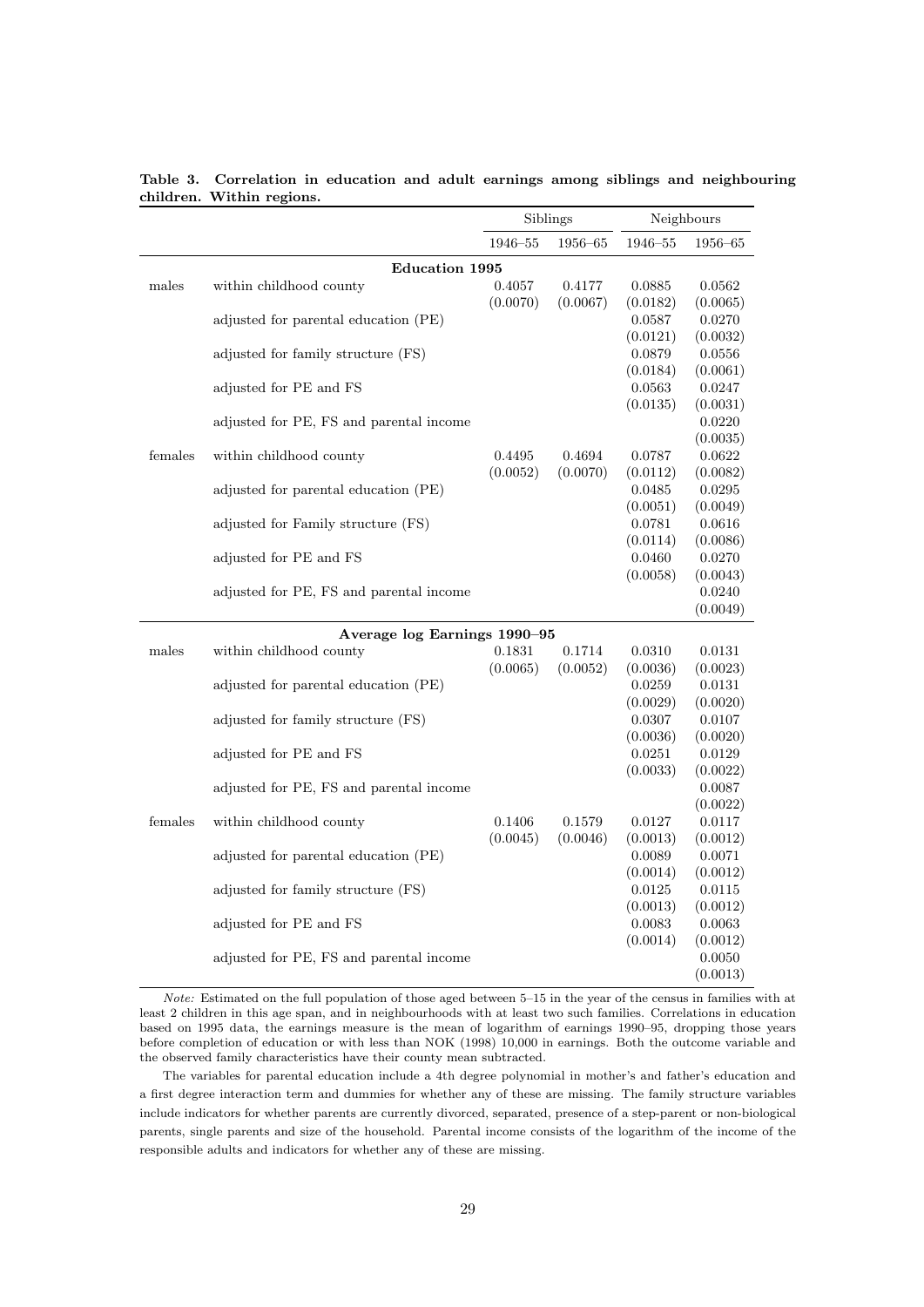Table 4. Degree of neighbourhood sorting

|                                                                                |       |       | female education male education |       |  |
|--------------------------------------------------------------------------------|-------|-------|---------------------------------|-------|--|
|                                                                                | 1960  | 1970  | 1960                            | 1970  |  |
| mean                                                                           | 8.008 | 8.627 | 8.641                           | 0.932 |  |
| $\hat{\sigma}_u$                                                               | 0.557 | 0.900 | 0.935                           | 1.269 |  |
| $\hat{\sigma}_{\epsilon}$                                                      | 1.578 | 1.194 | 2.274                           | 2.516 |  |
| $\hat{\rho} = \hat{\sigma}_y^2 / (\hat{\sigma}_y^2 + \hat{\sigma}_\epsilon^2)$ | 0.104 | 0.177 | 0.145                           | 0.203 |  |

Note: Decomposition of the variance of adult educational attainment at the time of the censuses. Estimates from the regression  $E_{ic} = E + u_c + \epsilon_{ic}$  (with neighbourhood fixed effects). Calculated on the population of individuals aged 30–50 at the time of the censuses.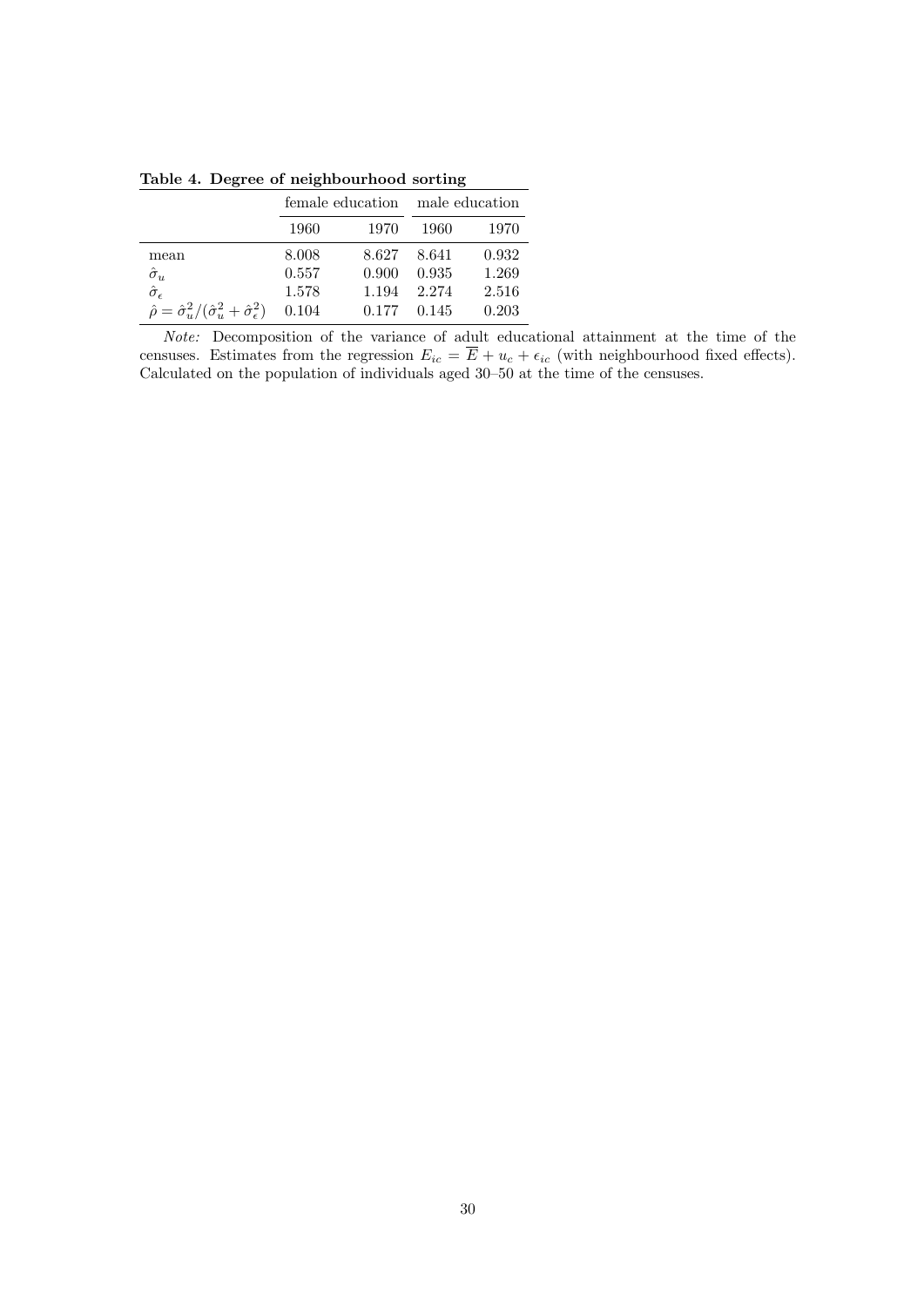|           |        | all (tracts)       | all (aggregations) | stayers            | movers             |
|-----------|--------|--------------------|--------------------|--------------------|--------------------|
| education |        |                    |                    |                    |                    |
|           | male   | 0.0593<br>(0.0074) | 0.0444<br>(0.0124) | 0.0482<br>(0.0130) | 0.0363<br>(0.0119) |
|           | female | 0.0589<br>(0.0102) | 0.0400<br>(0.0156) | 0.0418<br>(0.0160) | 0.0311<br>(0.0131) |
| earnings  |        |                    |                    |                    |                    |
|           | male   | 0.0334<br>(0.0031) | 0.0296<br>(0.0056) | 0.0377<br>(0.0057) | 0.0173<br>(0.0052) |
|           | female | 0.0201<br>(0.0023) | 0.0155<br>(0.0035) | 0.0164<br>(0.0035) | 0.0114<br>(0.0028) |

Table 5. Stayers and movers

Note: Neighbour correlations for sample of stayers and movers. The sample includes those aged 0–5 in 1960 and with mothers living in one of 4969 tract aggregations with fewer than 4000 inhibitants and not containing 1960 tracts that were split among several tracts in the 1970 census. The first column summarizes this sample at the lower tract level, stayers and movers inclusive. The group "stayers" lived in the same tract aggregation in 1970 as in 1960, while the "movers" (27.5 per cent of the sample) had moved to some different tract aggregation.